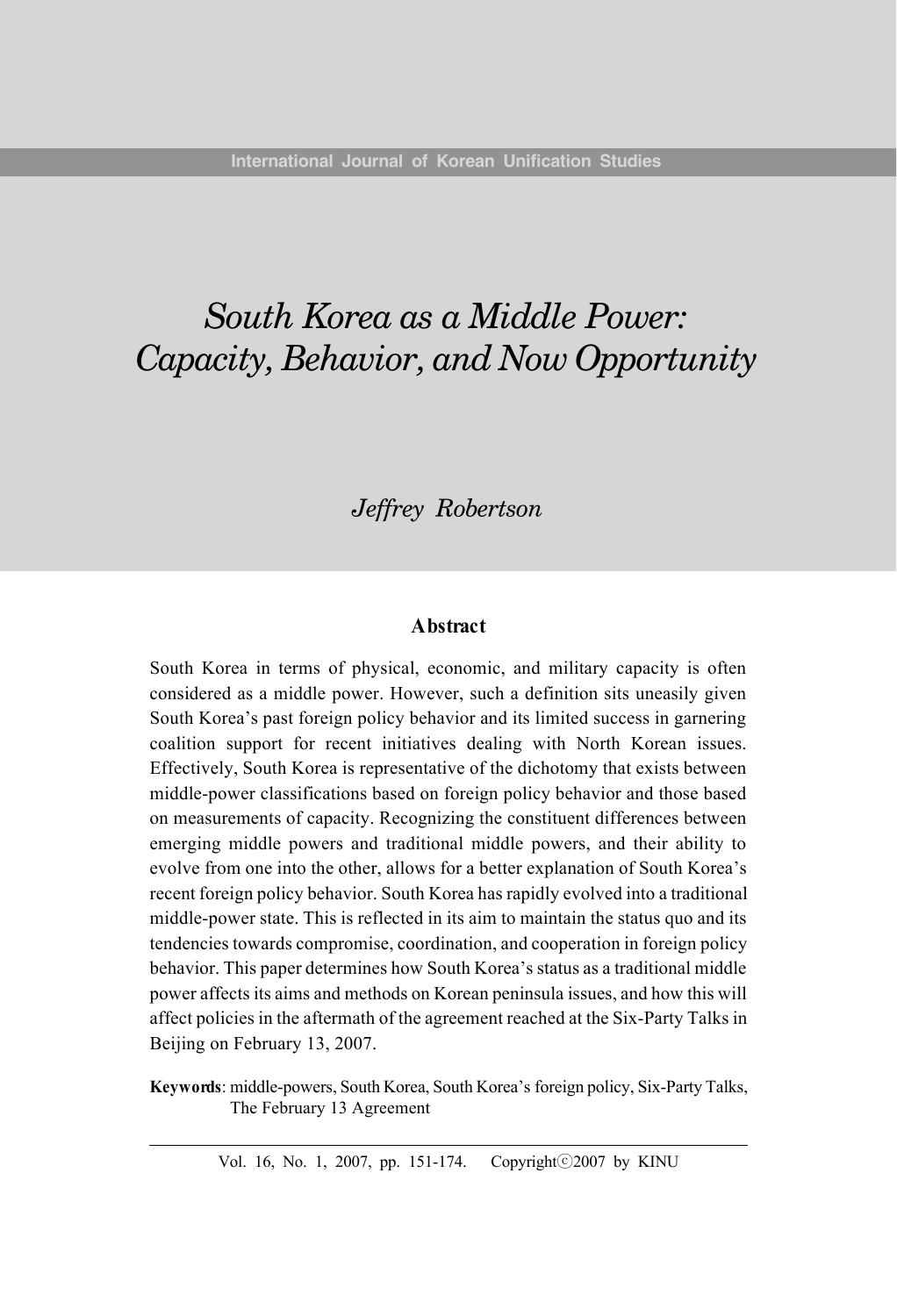Scholars often describe Australia, Canada, and the Nordic countries as middle powers,1 and less frequently a much wider group of states ranging from Malaysia, Indonesia and the Philippines to India, Iran and South Korea.2 The division lies in the question as to whether a middle power is more representative of power, as demonstrated by a state's foreign policy behavior, or more representative of power, as constituted by a state's physical, economic, and military capacity.

The behavioral approach emphasizes the tendency of middle powers to seek multilateral solutions to international problems, to seek compromise in international disputes and to demonstrate good international citizenship.3 To a limited extent, it also accounts for capacity. The "technical and entrepreneurial capacities" of middle powers, cite Cooper, Higgot and Nossal, are able to provide "complementary or alternative initiative-oriented sources of leadership and enhanced coalition building." The behavioral approach defines middle powers as states that have a vested interest in the maintenance of the status quo, and seek to maintain it through compromise, cooperation, and coordination.

In comparison, a much wider and much more fluid net can be cast through categorizing middle powers as states positioned in the 'middle' of an international hierarchy based on comparative measurements of physical capacity (land mass, geographic position, natural resources, etc.), economic capacity (gross domestic product, labor, education, etc.), and military capacity (armed forces, technology, leadership, national character, etc.). In 1984, using comparative measures of population and economy, Carsten Holbraad identified

<sup>1</sup>Andrew F. Cooper, Richard A. Higgot, and Kim R. Nossal, *Relocating middle powers: Australia and Canada in a changing world order* (Vancouver University Press, 1993).

<sup>2</sup> Jonathan H. Ping, *Middle Power statecraft: Indonesia, Malaysia and the Asia-Pacific* (London: Ashgate, 2005).

<sup>3</sup>Cooper, Higgot, and Nossal, *Relocating middle powers*, 1993, p. 19.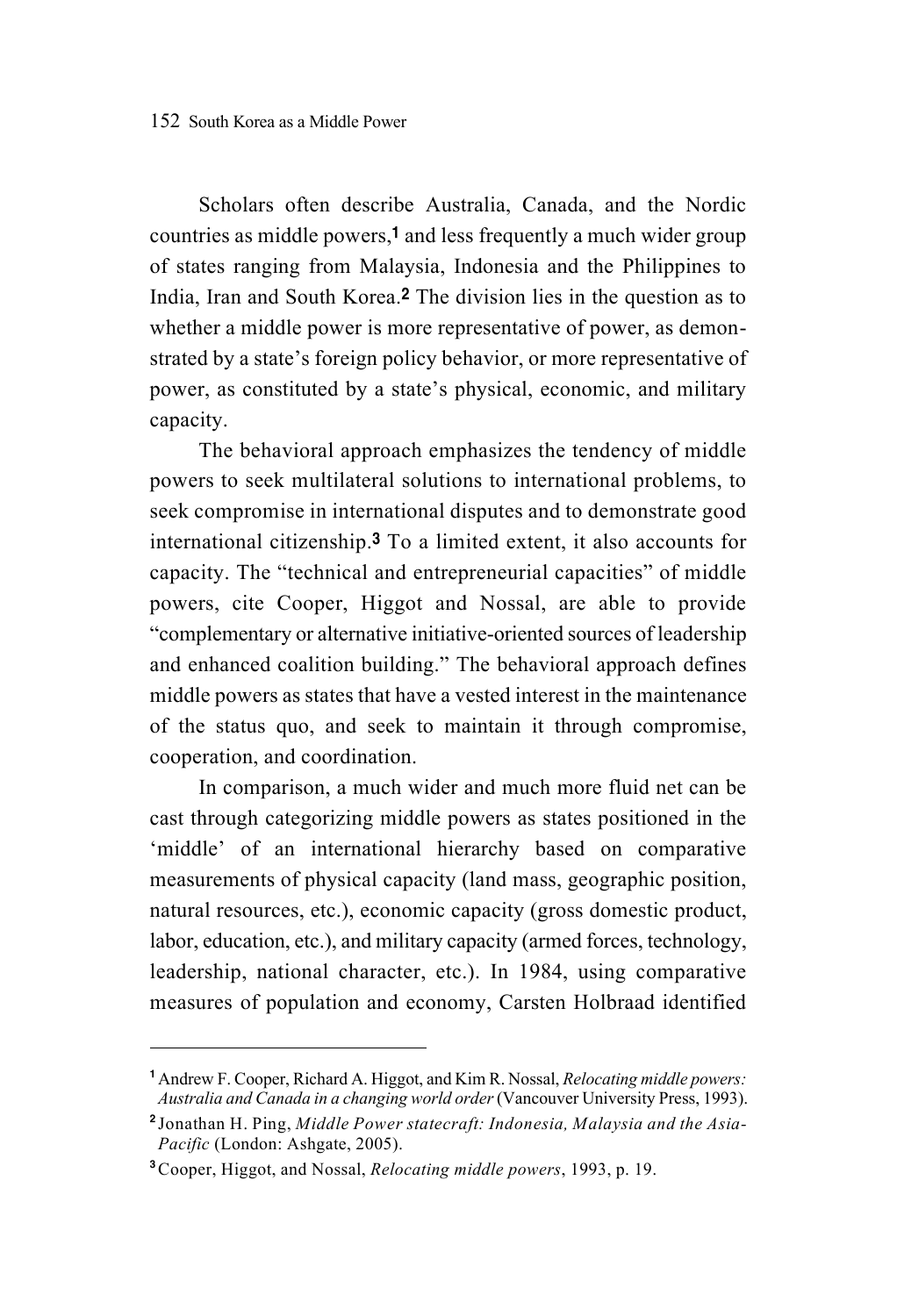eighteen middle powers,<sup>4</sup> not including those often associated with middle-power diplomacy, namely Sweden, Norway, and the Netherlands.5 More recent approaches have refined measurement methodologies to account for changes in the post-Cold War international system.6 Yet still there exists a dichotomy between middle powers based on behavior and middle powers based on capacity.

Many scholars have pointed out the inconsistency between the two approaches.7 South Korea is the perfect example. Its physical, economic, and military capacity places it neatly in the upper middle bracket of any measure of power. Yet South Korea's foreign policy behavior has not reflected the internationalist tendencies we associate with middle powers such as Sweden, Norway, Canada, and Australia. South Korea, limited by its position as a divided nation and facing a constant and not inconsequential security threat from its northern neighbor, has rarely engaged in middle power initiatives of its own accord.

Eduard Jordaan reconciles the division between behavior and capacity in an attempt to refine the concept of a middle power in international relations. He describes them as states that are "neither great nor small in terms of international power, capacity and influence, and demonstrate a propensity to promote cohesion and stability in the world system."8 Whilst allowing for both behavior and

<sup>4</sup> Japan, West Germany, China, France, United Kingdom, Canada, Italy, Brazil, Spain, Poland, India, Australia, Mexico, Iran, Argentina, South Africa, Indonesia, and Nigeria.

<sup>5</sup>Carsten Holbraad, *Middle powers in international politics* (London: MacMillan, 1984).

<sup>6</sup> Ping, *Middle Power statecraft*, 2005.

<sup>7</sup> For a particularly good description, see David Black, "Addressing Apartheid: Lessons from Australian, Canadian and Swedish policies in South Africa," in Andrew Cooper (ed.), *Niche diplomacy: Middle powers after the Cold War* (New York: McMillan Press, 1997).

<sup>&</sup>lt;sup>8</sup>Eduard Jordaan, "The concept of a middle power in international relations: distinguishing between emerging and traditional middle powers," *Politikon* (November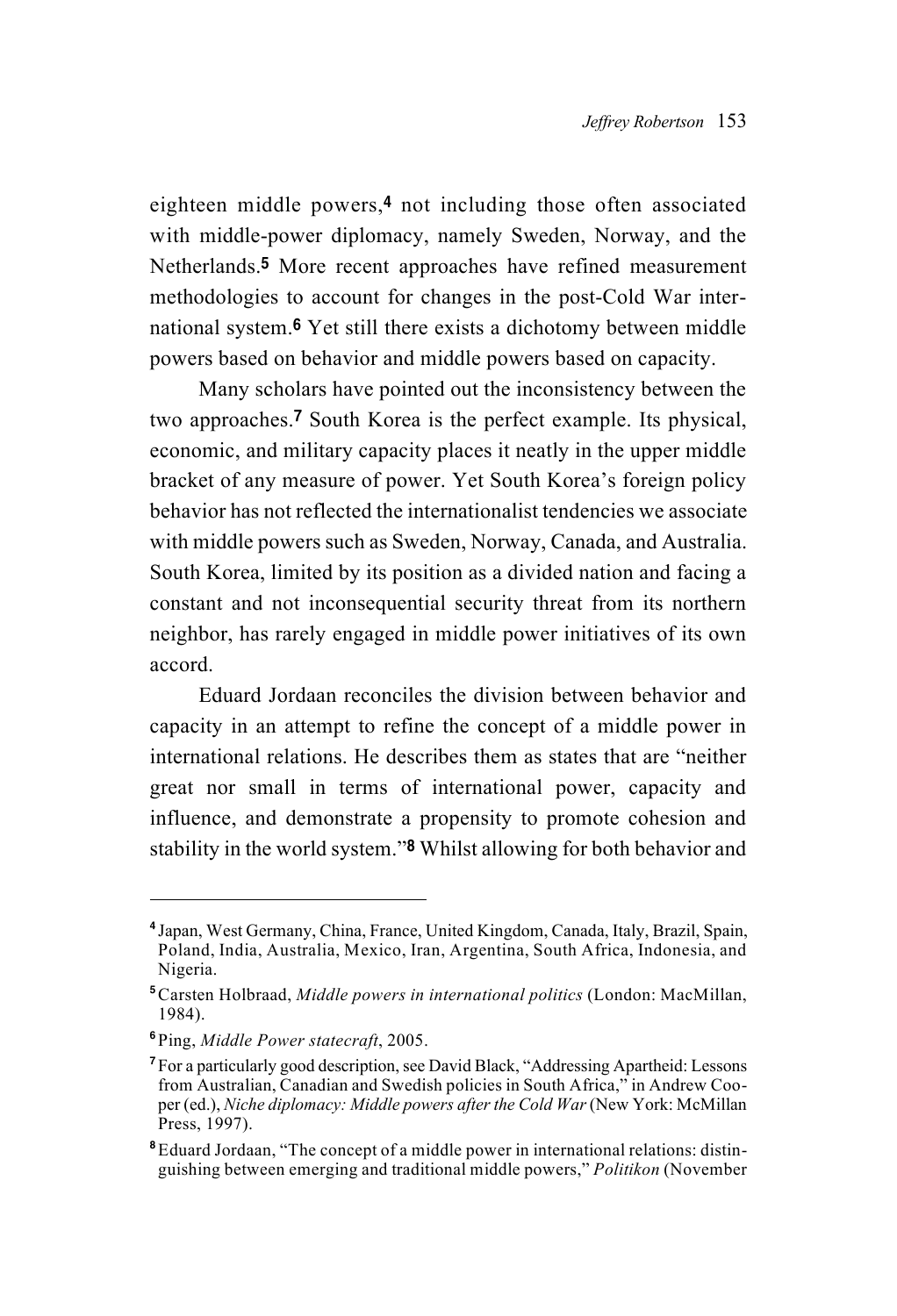capacity, Jordaan distinguishes middle powers between those that are 'traditional' and those that are 'emerging.'

Traditional middle powers are stable social democracies. They demonstrate a high level of social equality and established sociopolitical values. Importantly, traditional middle powers are situated at the core of the world economy, with the majority of citizens highly integrated into the world economy. Accordingly, traditional middle powers have a vested interest in the maintenance of the status quo, effectively "entrenching (and exacerbating) existing inequalities in power and wealth to their relative benefit."<sup>9</sup>

In comparison, emerging middle powers are less stable social democracies, usually having emerged from authoritarian, or one party rule, with the end of the Cold War. They have greater levels of social inequality and less established socio-political values. Emerging middle powers are not as integrated into the world economy and can be on its periphery. With the combination of social inequality and less integration into the world economy, emerging middle powers have relatively less interest in the maintenance of the status quo.

Jordaan notes that the constitutive differences between traditional and emerging middle powers―the depth of democratic institutions, societal cleavages, socio-political values and position in the global economy―affect the foreign policy behavior of middle-power states. Constitutive differences between traditional and emerging middle powers liberalize or restrict the exercise of middle power diplomacy.<sup>10</sup>

Implicit in Jordaan's argument is that states first attain a middle-power *capacity*, and then proceed to a stage of development in which middle power foreign policy *behavior* becomes increasingly

<sup>2003),</sup> Vol. 30, No. 2, p. 165.

<sup>9</sup> Jordaan, Ibid., 2003, p. 167.

<sup>10</sup> Jordaan, Ibid., 2003, p. 174.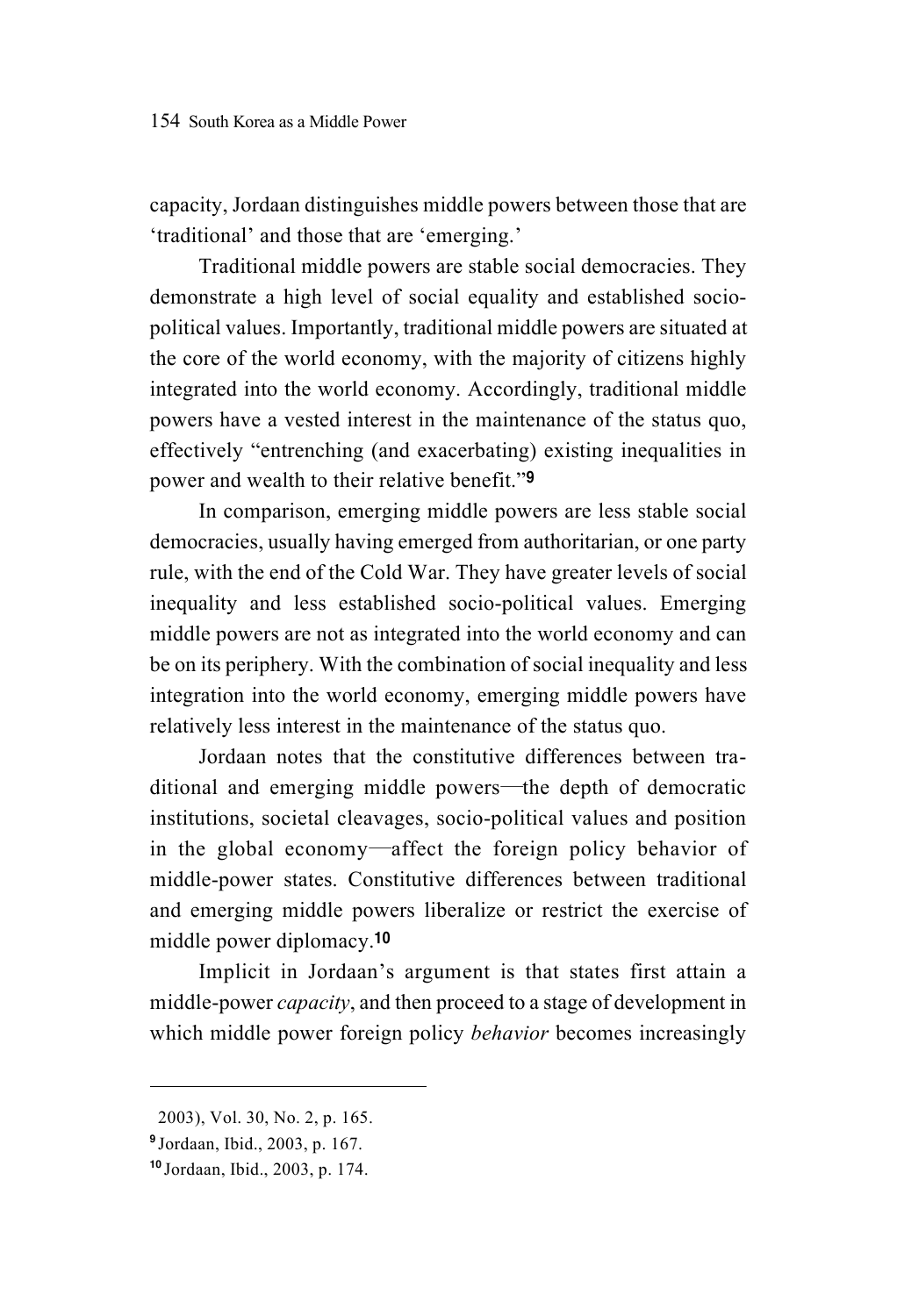apparent. Effectively, middle power states go through an evolutionary process. As democratic institutions deepen; societal cleavages become less pronounced, socio-political values mature and the state's position in the global economy evolve; so does the propensity for middlepower foreign policy behavior. Constitutive change is manifested in a middle-power's foreign policy behavior.

This paper traces the evolution of South Korea as a middle power. It argues that South Korea, long a middle power in terms of capacity, has undergone a stage of constitutive change which is beginning to manifest itself in its foreign policy behavior. It argues that South Korea has evolved from an emerging middle power to a more traditional middle power. It then proceeds to look at how South Korea's position as a traditional middle power affects the situation on the Korean peninsula. Finally, adapting the conditions for middlepower activism put forward by Evans and Grant,11 the paper looks at the propensity for South Korean middle-power activism, in the aftermath of the February 13, 2007 Agreement reached at the third session of the fifth round at the Six-Party Talks in Beijing.

# South Korea as an Emerging Middle Power

There is a tendency for scholars, commentators, and politicians to label South Korea as a middle power due to its physical, economic, and military capacity. In 2005, its population placed it  $24<sup>th</sup>$  in the world; Gross Domestic Product (GDP) of USD 787.627 billion12 and military expenditure of USD 16.4 billion<sup>13</sup> ranked it eleventh in the

<sup>11</sup>Evans and Grant, *Australia's Foreign Relations*, 2005, p. 347.

<sup>12</sup>World Trade Organization, "Trade Profile: Republic of Korea," WTO Statistics Database, September 2006, http://stat.wto.org/Home/WSDBHome.aspx?Language.

<sup>13</sup> Stockholm International Peace Research Institute (SIPRI), "The fifteen major spender countries in 2005," http://www.sipri.org/contents/milap/milex/mex\_trends. html.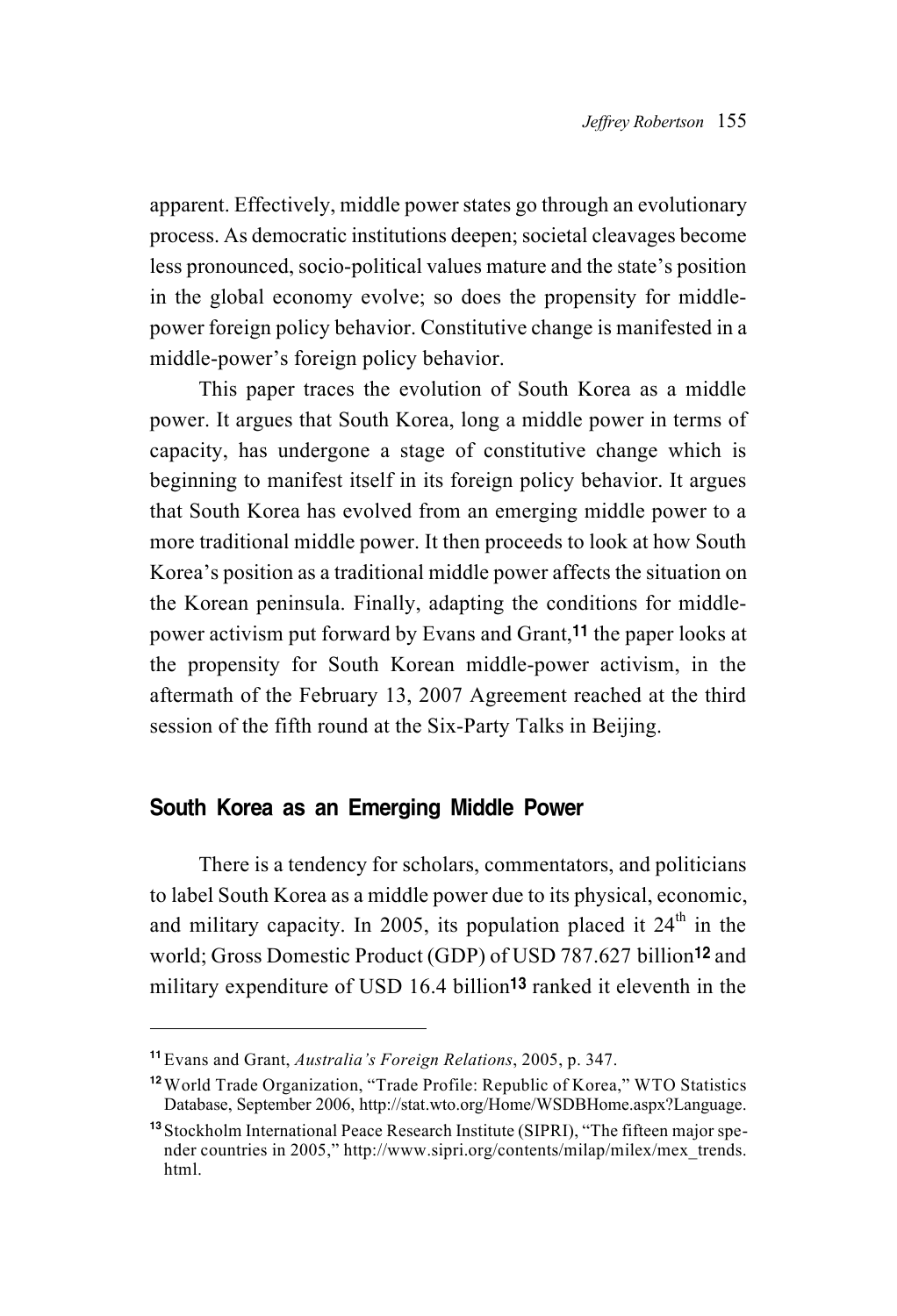world, in each measure respectively. In the majority of physical, economic, and military capacity measurements, South Korea outranks states traditionally associated with middle power foreign policy behavior.

Indeed, it's hard to think of South Korea as anything but a middle power. Writing in 1991, then Australian Foreign Minister Gareth Evans and Bruce Grant thought along similar lines. In the notes to the book *Australia's Foreign Relations*, they reformulate Holbraad's eighteen middle powers (see above), noting "there are good cases for including the Republic of Korea now..."14 During the 1990s, South Korea emerged as a pivotal player in the global economy. In the early 1990s, it was instrumental in the establishment of the Asia Pacific Economic Cooperation (APEC) forum, joined the Organization for Economic Cooperation and Economic Development (OECD) in December 1996, and in September 1999, and became one of the founding members of the G20 forum, which brings together finance ministers and central bank governors of systemically important countries within the framework of the Bretton Woods system. In terms of physical, economic, and military capacity South Korea is unarguably a middle power.

Yet, South Korea's significant physical, economic, and military capacity has not manifested itself in foreign policy behavior. Despite claims in the early 1990s that it would "seek new roles as a middle power."15 South Korea's foreign policy did not reflect traditional middle-power foreign policy aims―a vested interest in the maintenance of the status quo, nor did it reflect traditional middlepower foreign policy behavior―a tendency to seek multilateral solutions to international problems, to seek compromise in international

<sup>14</sup>Gareth Evans and Bruce Grant, *Australia's Foreign Relations in the world of the 1990s*, Second Edition (Melbourne University Press, 1995), p. 397.

<sup>15</sup>Roh Tae-Woo, "Speech at the Hoover Institution," *Palo Alto*, June 29, 1991, as quoted in Evans and Grant, Ibid., 1995, p. 397.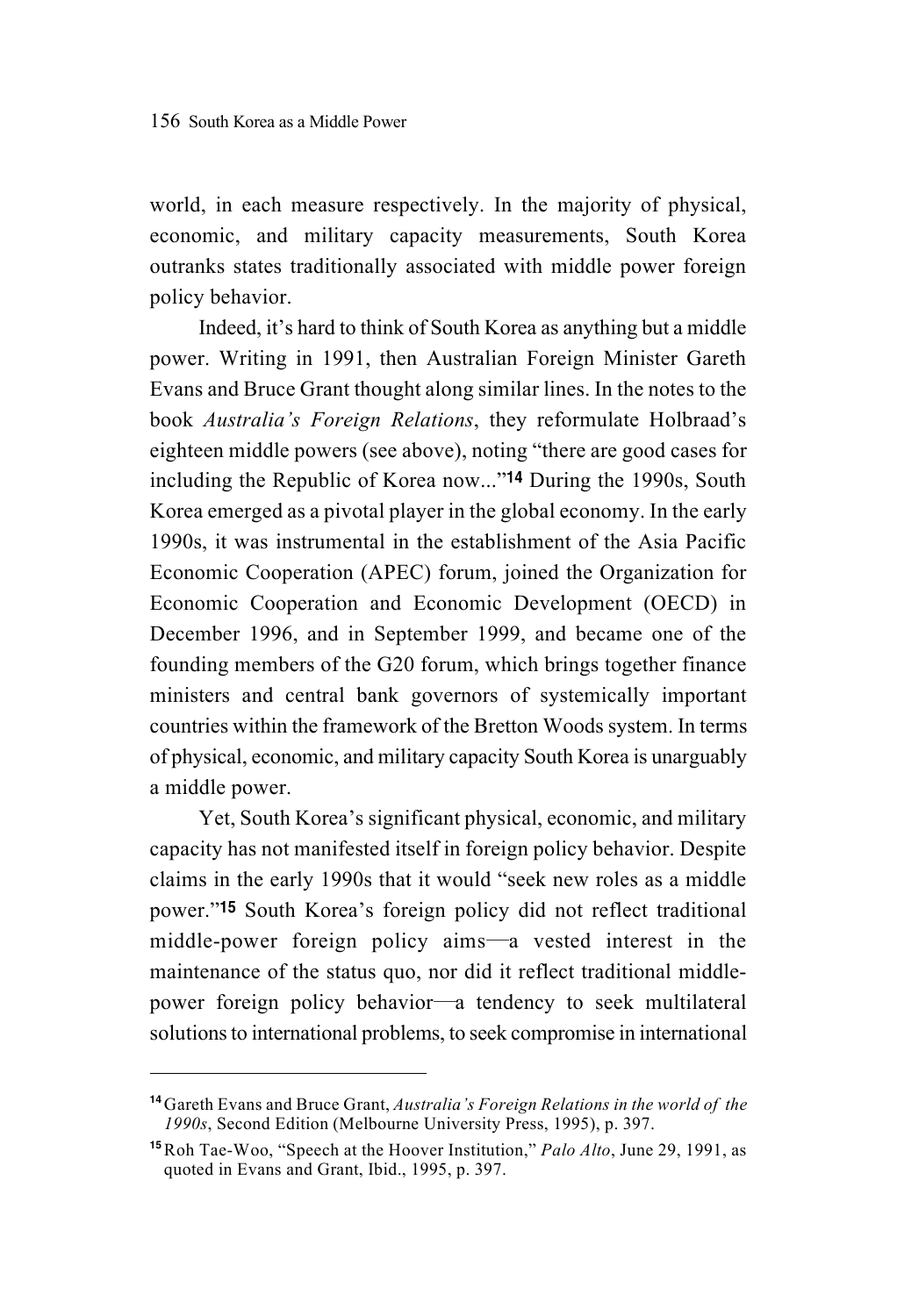disputes, and to demonstrate good international citizenship.<sup>16</sup>

During the 1990s, South Korea did not pursue initiatives in areas in which traditional middle-power diplomacy has excelled, such as arms control and disarmament, trade liberalization, regional conflict resolution, and environmental protection. South Korea demonstrated no desire to sign the Ottawa or Mine Ban Treaty (for obvious reasons), nor has it enthusiastically pursued any other initiatives in the area of arms control. South Korea played no role in the largely middle-power initiative to bring peace to Cambodia, and played only a limited role in East Timor. South Korea has more often been an opponent of middle-power trade liberalization efforts and in environmental protection has only recently started to demonstrate greater initiative. During the 1990s, South Korean foreign policy behavior did not reflect its middle-power capacity.

In part, the inability to demonstrate middle-power foreign policy behavior can be attributed to the unique security situation on the Korean peninsula. Strategic imperatives continue to impede the South Korean capability to act decisively in relation to a number of middlepower initiatives. As Bae Geung Chan of the Institute of Foreign Affairs and National Security (IFANS) notes in relation to East Asian regionalism:

"...all of Korea's diplomatic resources are pooled toward resolving the North Korean nuclear issue or strengthening the ROK-US alliance, leaving Seoul with very little means to show the least appreciation for or reciprocate Southeast Asian countries' interest."<sup>17</sup>

In fact, the unique security situation on the peninsula has impeded the ability of South Korea to evolve from a middle-ranking

<sup>16</sup>Cooper, Higgot, and Nossal, *Relocating middle powers*, 1993, p. 19.

<sup>17</sup>Bae Geung-Chan, "Prospects for an East Asia Summit," *Policy Brief*, No 2005-5/ September 2005, Institute for Foreign Affairs and National Security (IFANS).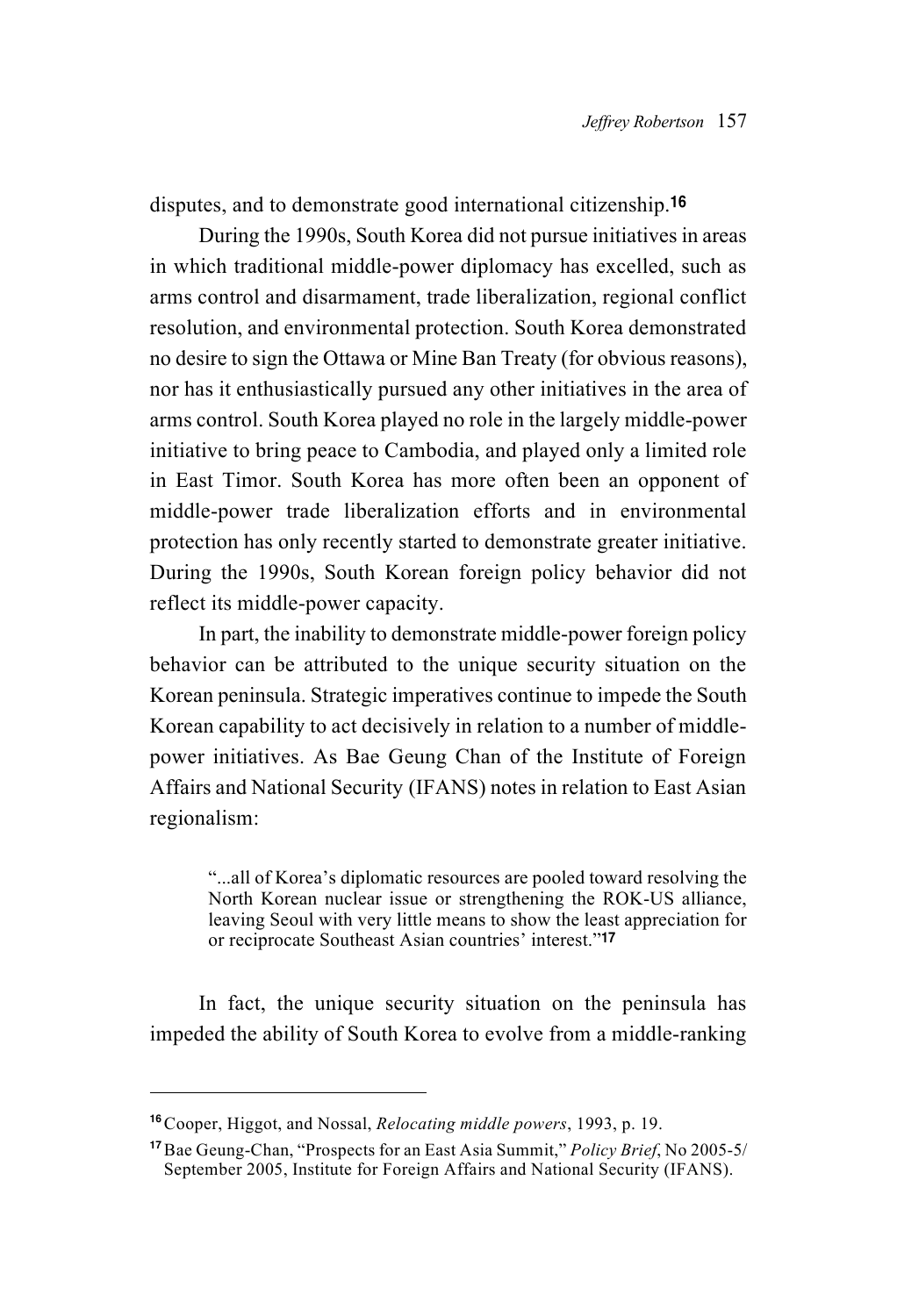state in terms of capacity to a middle-ranking state in terms of foreign policy behavior. Throughout the Cold War South Korea relied upon the United States for its security and economic development. As a divided nation, South Korea, to a degree, even relied on the United States for political recognition. Its capability to act independently was understandably severely constrained.

The end of the Cold War presented a greater opportunity for South Korean foreign policy behavior to reflect its middle-power capacity. It enabled South Korea to diplomatically engage a wider range of major powers, notably the Soviet Union in September 1990, and the People's Republic of China (PRC), in August 1992. It also enabled diplomatic engagement with a wider range of middle and lesser powers, particularly through representation at the United Nations, which commenced in August 1991. Effectively, the end of the Cold War normalized South Korea's position in diplomatic terms, allowing it greater scope to maximize its influence through cooperation.

# South Korean as a Traditional Middle Power

The election of Kim Dae Jung to the South Korean Presidency was a watershed in Korean politics as the first democratic transition to an opposition leader. Yet, it was also a watershed in terms of South Korea's middle-power evolution. The Sunshine Policy, which sought engagement with North Korea, demonstrated that South Korea had evolved from a middle power based solely upon capacity, to one which was beginning to demonstrate middle-power foreign policy behavior. Inherent in the Sunshine Policy are three tendencies representative of middle-power foreign policy behavior.

Firstly, the Sunshine Policy demonstrated a tendency towards compromise in international disputes. A key principle of the Sunshine Policy, that of coexistence and the rejection of attempts to absorb or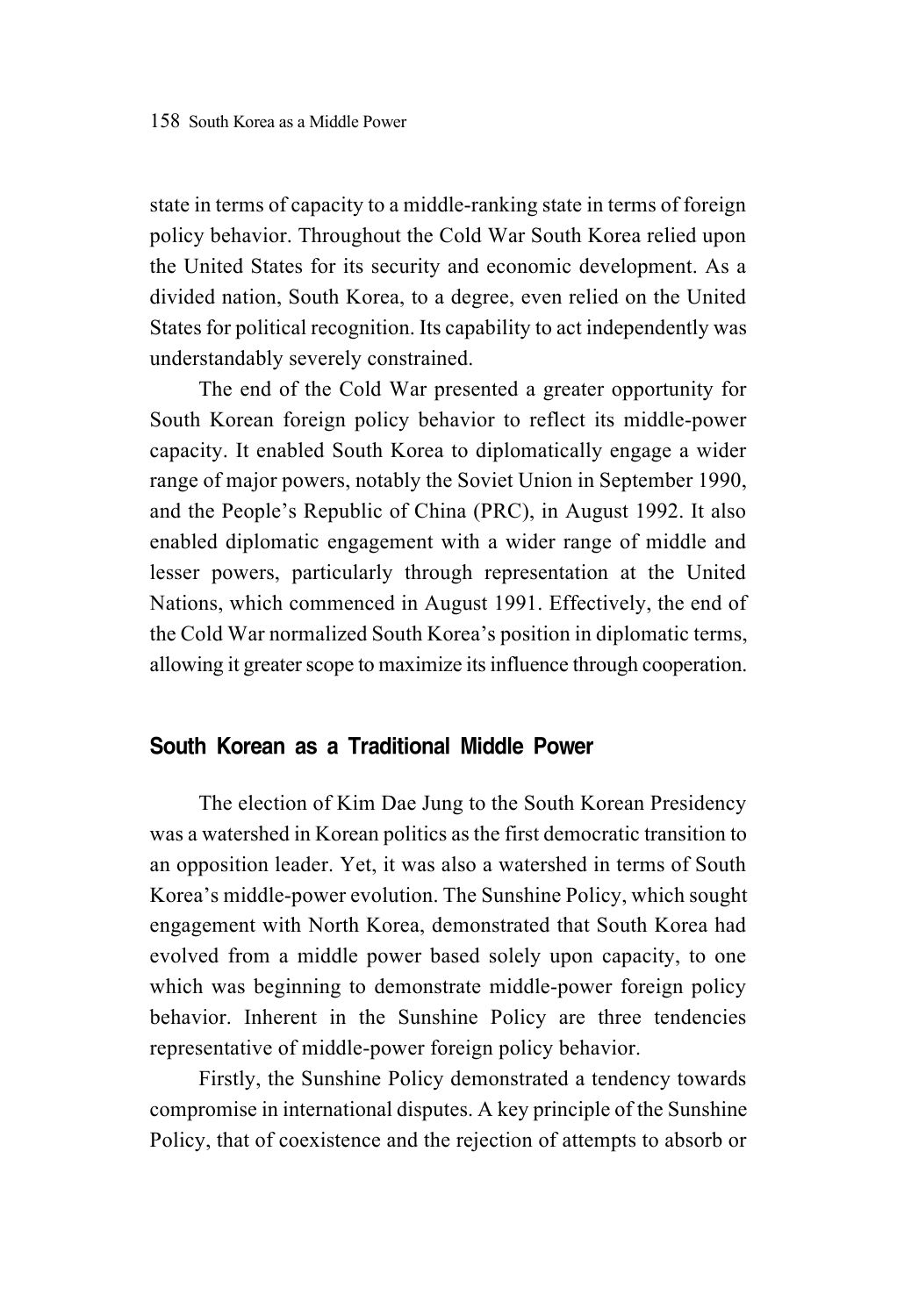forcefully unify the peninsula, was a policy that made a stark departure from the policies of previous South Korean administrations. Whilst the notion of engagement with the North had played a part in Roh Tae Woo's 'Northern Diplomacy,' the Sunshine Policy was 'qualitatively different.'18 The depth of engagement that followed; the conviction to sustain the policy in face of pressure from the United States and other diplomatic partners, and in face of North Korean provocations; and the strong support from the population leads to the conclusion that compromise had become a primary motive in South Korean foreign policy.

Secondly, the Sunshine Policy demonstrated a vested interest in the maintenance of the status quo. Despite arguably the greatest potential to topple North Korea in the history of the peninsula's division, due to the collapse of its economy and the uncertainty of its leadership transition, South Korea instead opted for the maintenance of the status quo. As noted in South Korean studies of German unification during the 1990s, the costs to be borne by the South in even the most conservative estimates would make the 1997 financial crisis seem insignificant.19 Cost estimates of unification varied from USD 260 billion to USD 3.2 trillion.20 The South Korean population, accustomed to its advanced level of development and aware of the risk to it, opted for the maintenance of the status quo.

Finally, the Sunshine Policy demonstrated the beginnings of middle power activism, in the form of a diplomatic initiative to encourage third-country engagement with North Korea. As demon-

<sup>18</sup> Sung-Bin Ko, "South Korea's search for an independent foreign policy," *Journal of Contemporary Asia*, Vol. 36, No. 2, 2006, p. 262.

<sup>19</sup> See Marcus Noland, Sherman Robinson and Li-Gang Liu, "Costs and benefits of Korean unification," *Working Paper 98-1* (International Institute for Economics, 1998).

<sup>&</sup>lt;sup>20</sup> Australian Department of Foreign Affairs and Trade, "Financing Korean unification," *Korea rebuilds: from crisis to opportunity*, Commonwealth of Australia, 1999, http://www.dfat.gov.au/publications/korea\_rebuilds/economicpolicies.html.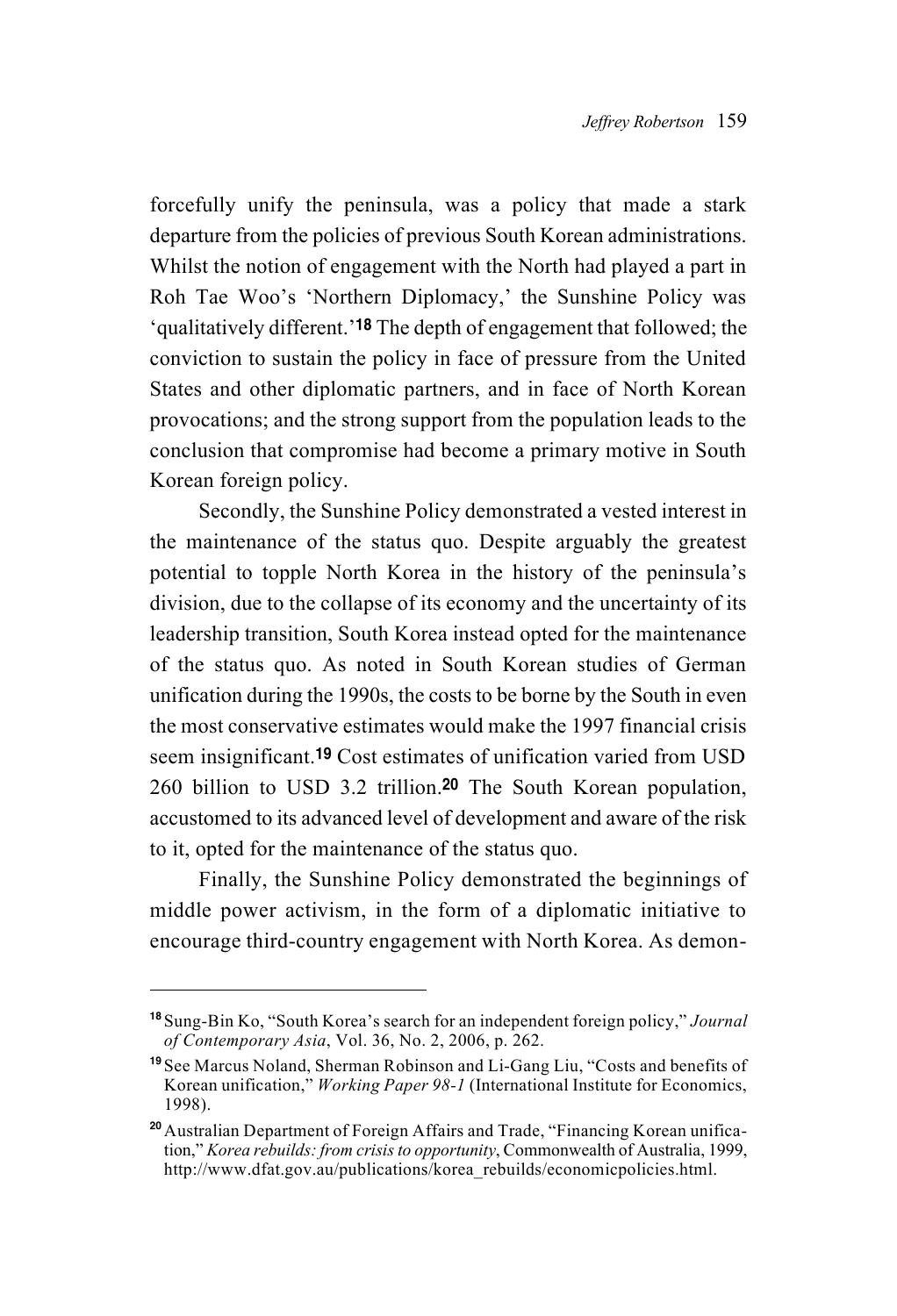strated by the South Korean Ambassador to Australia, Dr Han Seung Soo:

"Although the road to reunification is winding and tortuous, it seems that we are traveling toward our destination. As we proceed on this journey, we welcome the support of our friends and well-wishers overseas. It is especially important that North Korea be eased out of its diplomatic isolation and gradually integrated into regional and multilateral structures."<sup>21</sup>

The active encouragement of third-party engagement with North Korea played a substantial role in lessening North Korean diplomatic isolation. Between 1997 and 2002, one country after another established diplomatic relations with North Korea.

These three tendencies in foreign policy behavior are in fact a manifestation of constitutive change as South Korea evolves from an emerging middle power to a traditional middle power. This includes the consolidation of democracy (as noted, the first democratic transition to an opposition leader), the weakening of societal cleavages,22 the maturation of socio-political values (reduction of 'color controversies' or 'red scare' in national politics), and the increased stake of the population in the stability of the regional and global economy.

Accordingly, it could be expected that regardless of external developments, as long as the constituent elements remained constant, then these tendencies in foreign policy behavior would continue. This is exactly what occurred when the current North Korean nuclear issue emerged.

<sup>&</sup>lt;sup>21</sup> Han Seung Soo, Dinner address at the Fourth Korea-Australia Forum, Moorilla Estate, July 16, 2002.

<sup>&</sup>lt;sup>22</sup> According to the International Monetary Fund, South Korean income inequality fell for much of the 1980s (while it was rising elsewhere) and rose only mildly during the early 1990s, with a surge in the aftermath of the financial crisis. For further, information see IMF, "Republic of Korea: Selected Issues," *IMF Country Report,* No. 06/381, October 2006, pp. 67-80.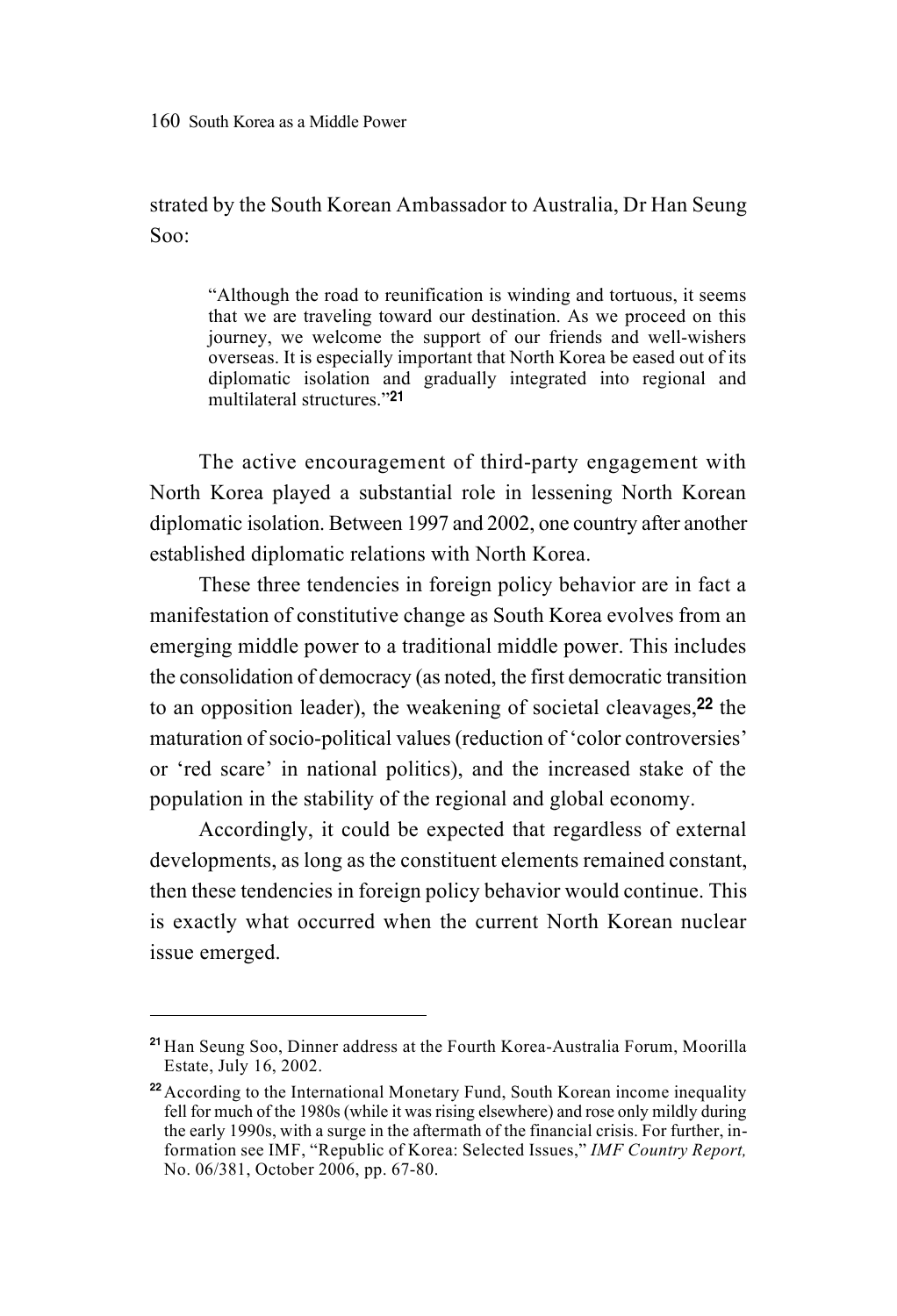On October 16, 2002, the United States disclosed publicly that North Korea had admitted to then US Assistant Secretary of State James Kelly to the possession of a highly enriched uranium (HEU) program in contravention of the 1994 Agreed Framework.23 In November of that year, after consultations with regional allies, the United States recommended suspension of a Korean Peninsula Energy Development Organization (KEDO) shipment of heavy fuel oil to North Korea, citing the alleged DPRK admission as a violation of the 1994 Agreed Framework. The situation rapidly deteriorated with North Korea's removal of IAEA monitoring equipment, withdrawal from the nuclear Non-Proliferation Treaty (NPT), and the recommencement of nuclear programs frozen under the Agreed Framework.

Despite the significant and substantial security issues that the October 16, 2002 announcement and the subsequent events represented, the Sunshine Policy remained a fixture of the Korean political scene. During the Presidency of Roh Moo-hyun it has remained in place despite ongoing threats of war, the testing of intermediate and long-range missiles and ultimately, the testing of a nuclear device on October 9, 2006.

To be certain the security issue has reduced the capacity of South Korea to exhibit middle-power foreign policy behavior. Notably, under the current circumstances it has been extremely difficult to encourage third-party engagement with North Korea. Other middle powers, such as Australia, at the height of the crisis reverted to following a policy of strategic neglect as pursued by the first Bush administration. As has occurred in the past, increased tension on the Korean peninsula reduced the role of middle powers, and increased the role of the major powers.

<sup>&</sup>lt;sup>23</sup>Richard Boucher, 'US seeks peaceful resolution of North Korean nuclear issue,' *State Department Press Release*, October 16, 2002.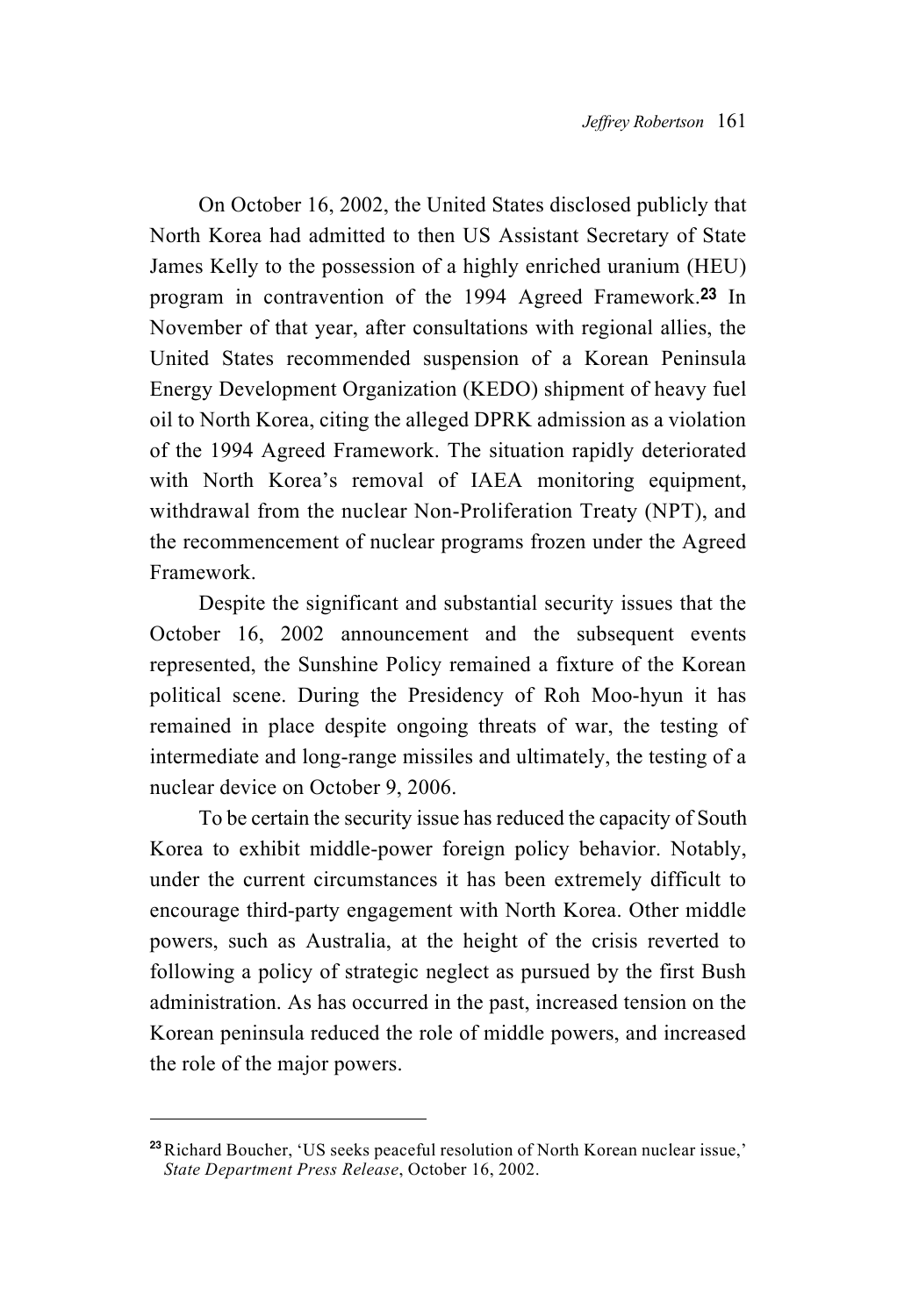However, further changes in the constitutive elements that differentiate an emerging middle power from a traditional middle power have influenced contemporary South Korean foreign policy. Democratic institutions have been strengthened in the post-financial crisis, including the rule of law, corporate governance, and electoral law reform. Societal cleavages have been reduced. Despite income inequality increasing, social cleavages based on ethnicity, gender, sexual orientation, and the rights of the disabled have substantially been reduced under the progressive government of Roh Moo-hyun. Socio-political values have matured, as evidenced by the greater role of ideology and tentative weakening of regional affiliations in national politics.24 Finally, the population has an ever-increasing stake in the stability of the regional and global economy, as evidenced by an increased activism in bilateral and regional trade diplomacy.

South Korea's evolution from an emerging middle power to a traditional middle power has also manifested itself in other aspects of foreign policy. Despite the sometimes ridiculed foreign policy of the Roh administration, throughout its tenure South Korea has demonstrated greater consistency in middle power behavior than during any previous administration. The aims behind South Korean foreign policy have included maintaining the status quo and increasing the capability to act independently. Methods to achieve this have reflected middle power diplomatic preferences of compromise, cooperation, and coordination.

The promotion of South Korea as an economic hub in East Asia, attempted to turn Korea's geographic legacy, a vulnerable position at the geopolitical center of East Asia, into a modern economic strength. The primary goals were economic: the establishment of a logistics hub, the promotion of Korea as a regional financial hub, and the

<sup>&</sup>lt;sup>24</sup> Lee Sook Jong, "The transformation of South Korean politics: Implications for US-Korea relations," *Center for Northeast Asian Policy Studies (CNAPS) Working Paper*, Brookings Institution, September 2004, p. 9.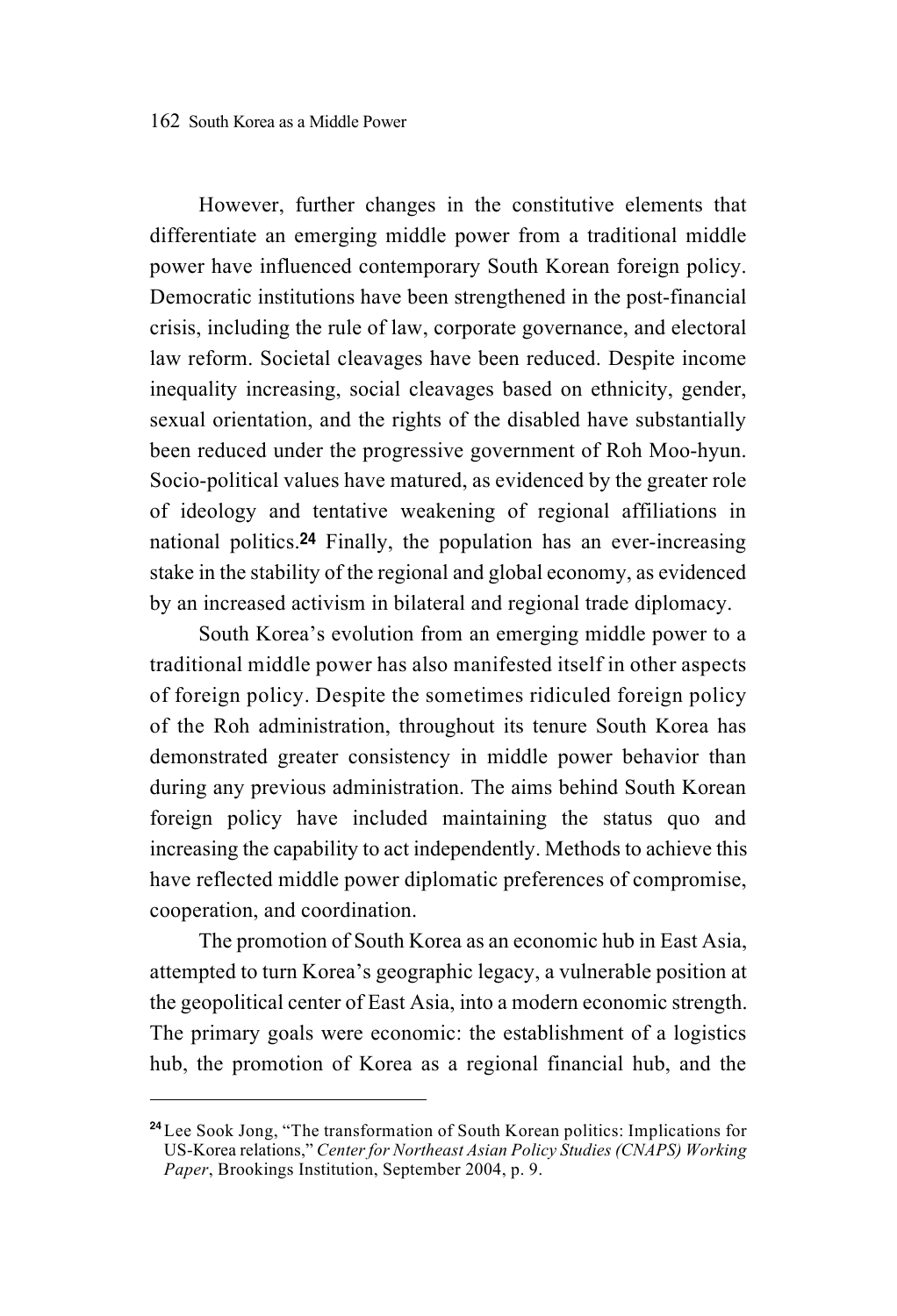establishment of an industrial innovation cluster. Yet, underneath the economic rhetoric was classic middle-power diplomacy.

The economic hub policy sought to distinguish South Korea as an economic node connecting the major powers. Rather than posing South Korea as a competitor against the major powers, the economic hub policy positions it as an entrepôt. This niche strategy typifies middle-power foreign policy behavior, focusing limited resources and seeking success through cooperation and coordination.

Further, as South Korea settles into its role as a traditional middle power, it is experiencing a natural tendency towards 'exceptionalism.' Traditional middle powers by virtue of their unique place in the power hierarchy, and their exceptional foreign policy behavior, have a tendency to seek to distinguish themselves from other states even from other middle powers. This type of behavior is consistent in Australian and Canadian foreign policy rhetoric.

Dating back to the immediate post war years, Australian and Canadian foreign policy rhetoric sought to distinguish itself from lesser powers. Australia and Canada were instrumental in ensuring a place for middle powers as non-permanent members alongside the major powers at the formation of the United Nations Security Council.<sup>25</sup> As noted in 1945, by then Australian Deputy Prime Minister Francis Forde at the United Nations Conference on International Organization:

"It will have to be recognized that outside the great powers there are certain powers who, by reason of their resources and their geographical location, will have to be relied upon especially for the maintenance of peace and security in various quarters of the world... they have a special claim to recognition in any security organization."<sup>26</sup>

<sup>25</sup> Ping, *Middle Power statecraft*, pp. 37-38.

<sup>26</sup> Francis Forde, "Speech by the Deputy Prime Minister of Australia (Mr. Forde)," Plenary Session, United Nations Conference on International Organisation, San Francisco, April 27, 1945.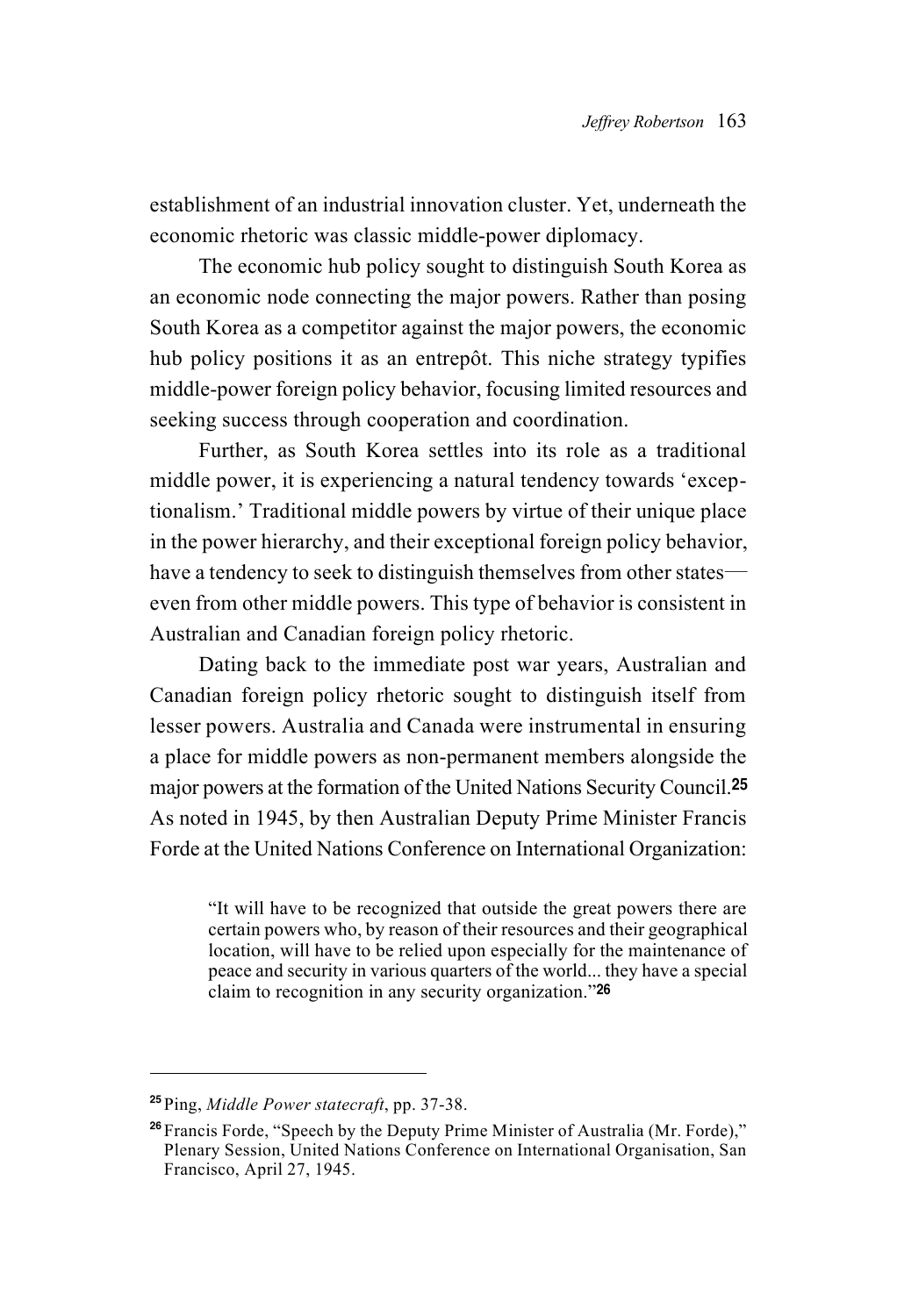Even today, with the rise of other middle powers―including those that have unarguably surpassed Australia in terms of capacity and foreign policy behavior―Australia seeks to define itself as a 'special case.' The Australian Foreign Minister Alexander Downer has made multiple speeches urging audiences not to think of Australia as a middle power, which he sees as belittling Australia's role in global affairs. In 2003, Downer postulated, "my view is that we are not just a 'middle power'...we are not a middling nation, but a considerable power..."27 By 2006, this exceptionalism, fuelled by party politics, was neatly formulated, with Alexander Downer on several occasions describing Australia not as a middle power, but as a "significant power."<sup>28</sup>

A similar tendency is rapidly emerging in South Korean foreign policy rhetoric. South Korean exceptionalism, tinged with a flavor of nationalism, has been explicit in several of Roh's better-known speeches. On March 8, 2005, in a speech to graduating cadets at the Air Force Academy, Roh stated that historic struggles for primacy on the Korean peninsula, when Korea "had no choice but to just watch helplessly" had passed, and that Korea now had sufficient power to defend itself. However, Roh went on to state, "we have nurtured mighty national armed forces that absolutely no one can challenge."29 Such rhetoric effectively seeks to convince the audience that South Korea has outgrown the middle-power category.

Given such a significant change in foreign policy behavior, the Roh administration has received criticism in some quarters, notably from the conservative side of politics, which view such rhetoric as

<sup>&</sup>lt;sup>27</sup> A. Downer, "The myth of little Australia," Speech by the Hon. Alexander Downer to the National Press Club, Canberra, November 26, 2003.

<sup>&</sup>lt;sup>28</sup> A. Downer, "Speech and question and answer session," Speech by the Hon. Alexander Downer to the Australian National University International Relations Society, Canberra, August 7, 2006.

 $29$  Roh Moo-hyun, "Speech at ROK  $53<sup>rd</sup>$  Air Force Academy Graduation and Appointment Ceremony," March 8, 2005.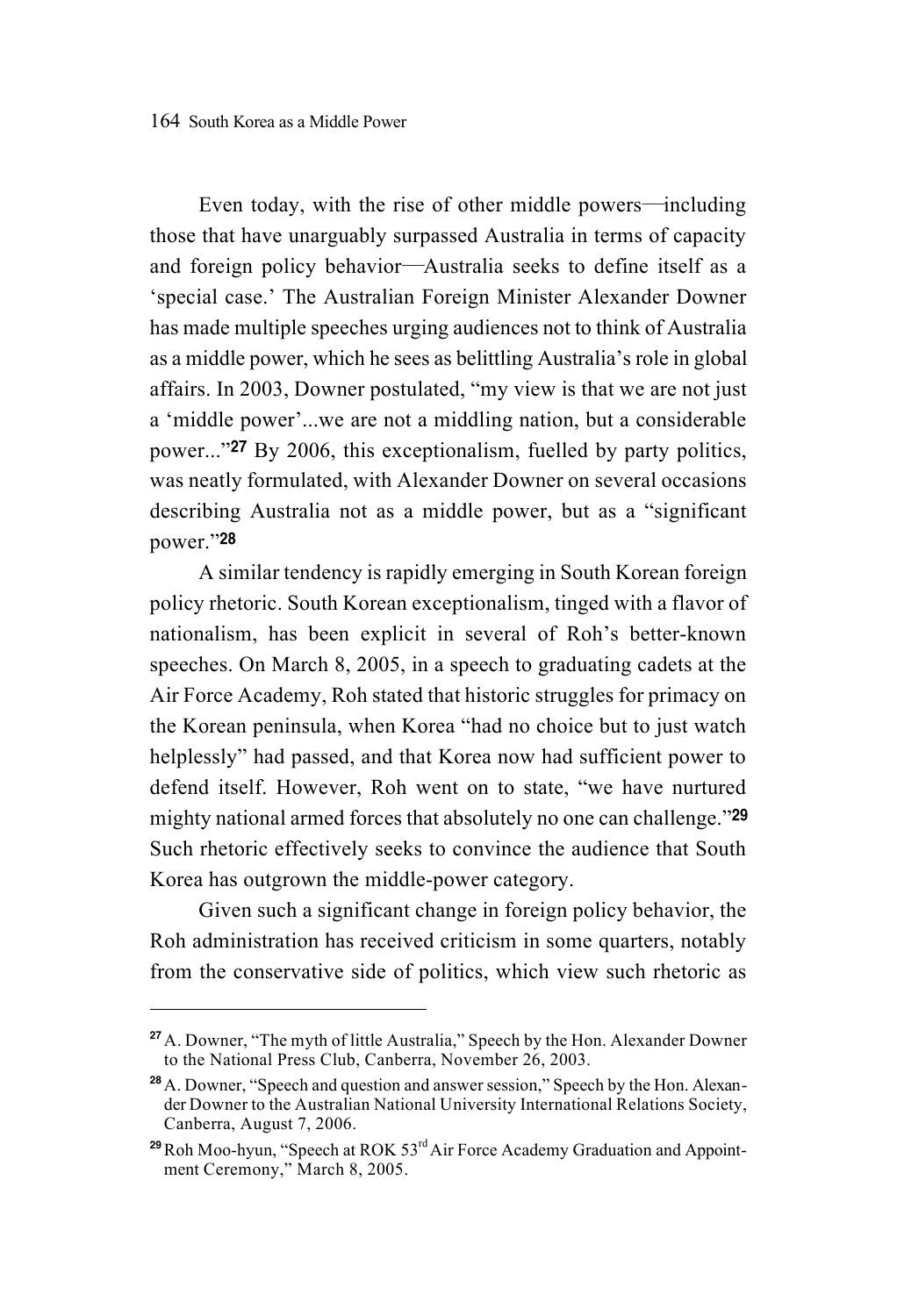weakening the alliance with the United States. Other more analytical approaches have viewed the change in foreign policy as a natural elaboration of South Korea's increased capacity to pursue an independent foreign policy.<sup>30</sup>

As South Korea evolves further towards a traditional middlepower classification, such tendencies should continue―even in the event of a change to a more conservative administration after the 2007 presidential elections. Indeed, this has already been put forward by several academics. Sung Bin Ko of Cheju National University argues that South Korea's current attempts to achieve an "independent foreign policy" should not be understood as the policy of a single-term government but as a long-term trend, dating back to the attempts of Park Chung Hee's efforts to achieve self-reliant national defense.<sup>31</sup>

A conservative administration, while paying greater lipservice to United States and perhaps seeking greater accountability in relations with North Korea, will not be able to fundamentally change South Korea's newfound middle-power foreign policy tendencies. South Korea will retain a greater propensity to act independently, and will retain an interest in the maintenance of the status quo. Indeed, more than likely, it will increasingly seek to maximize its influence through coalition building and niche diplomacy.

Accordingly, through constitutive change, South Korea has evolved into a traditional middle power. It can thus be expected that South Korean foreign policy behavior will increasingly reflect that of other traditional middle powers, including the tendency to seek multilateral solutions, to seek compromise, and to demonstrate good international citizenship. The key measure of this will be the South Korean approach to the nation's most pressing international issue―

<sup>30</sup>Kim Sunhyuk and Lim Wonhyuk, "How to deal with South Korea," *The Washington Quarterly*, Vol. 30, No. 2, Spring 2007.

<sup>31</sup>Ko, "South Korea's search for an independent foreign policy," 2006, p. 269.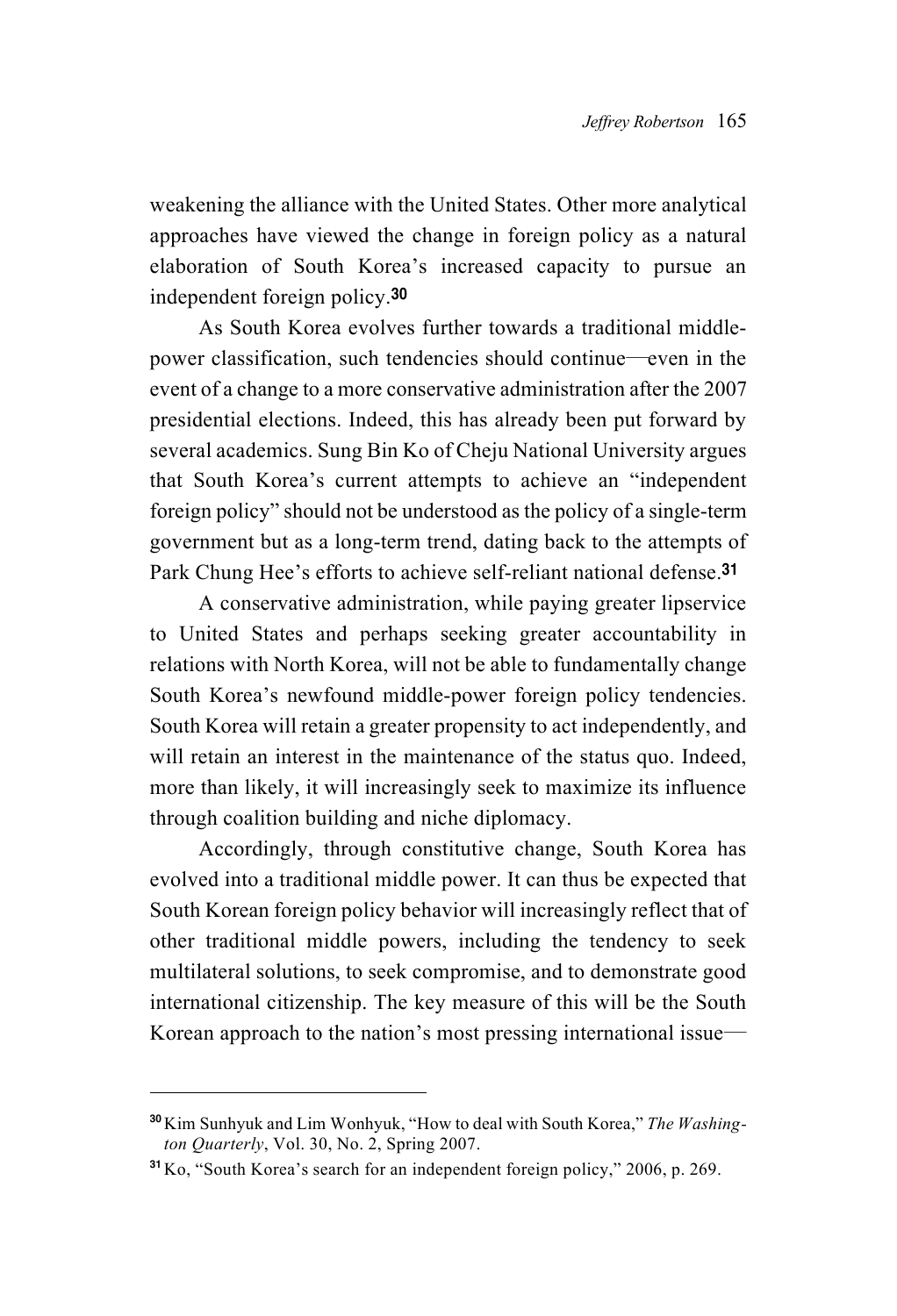settlement of the North Korean nuclear issue.

#### February 13 as an Invitation to Middle-Power Activism

During periods of security tension, major power diplomacy dominates Korean peninsula issues. During periods of reduced security tension, opportunities for middle-power activism emerge. After the July 4,1972 South-North Joint Communiqué a series of western middle powers established diplomatic relations with North Korea, including Australia (1973), Denmark (1973), Norway (1973), Switzerland (1974), and Sweden (1973).32 In the aftermath of the 1994 Agreed Framework, middle powers started reengaging with North Korea, including through participation in the Korean Peninsula Energy Development Organization (KEDO). In the most significant reduction of security tension, the June 15 Summit in 2000, middle powers further engaged (including a significant number that established or reestablished diplomatic relations) and commenced programs to encourage the reintegration of North Korea into the international community.

The February 13 Agreement reached at the third session of the fifth round at the Six-Party Talks in Beijing could prove to be another such window of opportunity. Even if it is not North Korea's intention in the long term to abandon its nuclear programs, it is in its interests to ensure that perceptions of the North as a threat are minimized in the lead up to South Korean presidential elections. As security tensions ease during the earlier, easier stages of the February 13 Agreement, middle powers will naturally seek closer engagement with North Korea. South Korea as a traditional middle power could potentially

<sup>&</sup>lt;sup>32</sup> It must be noted that the period during which talks occurred between 1971 and 1973 was a *relative* reduction in security tension. Provocative acts continued to occur, but not on the scale of those before or after the short period of meaningful contact.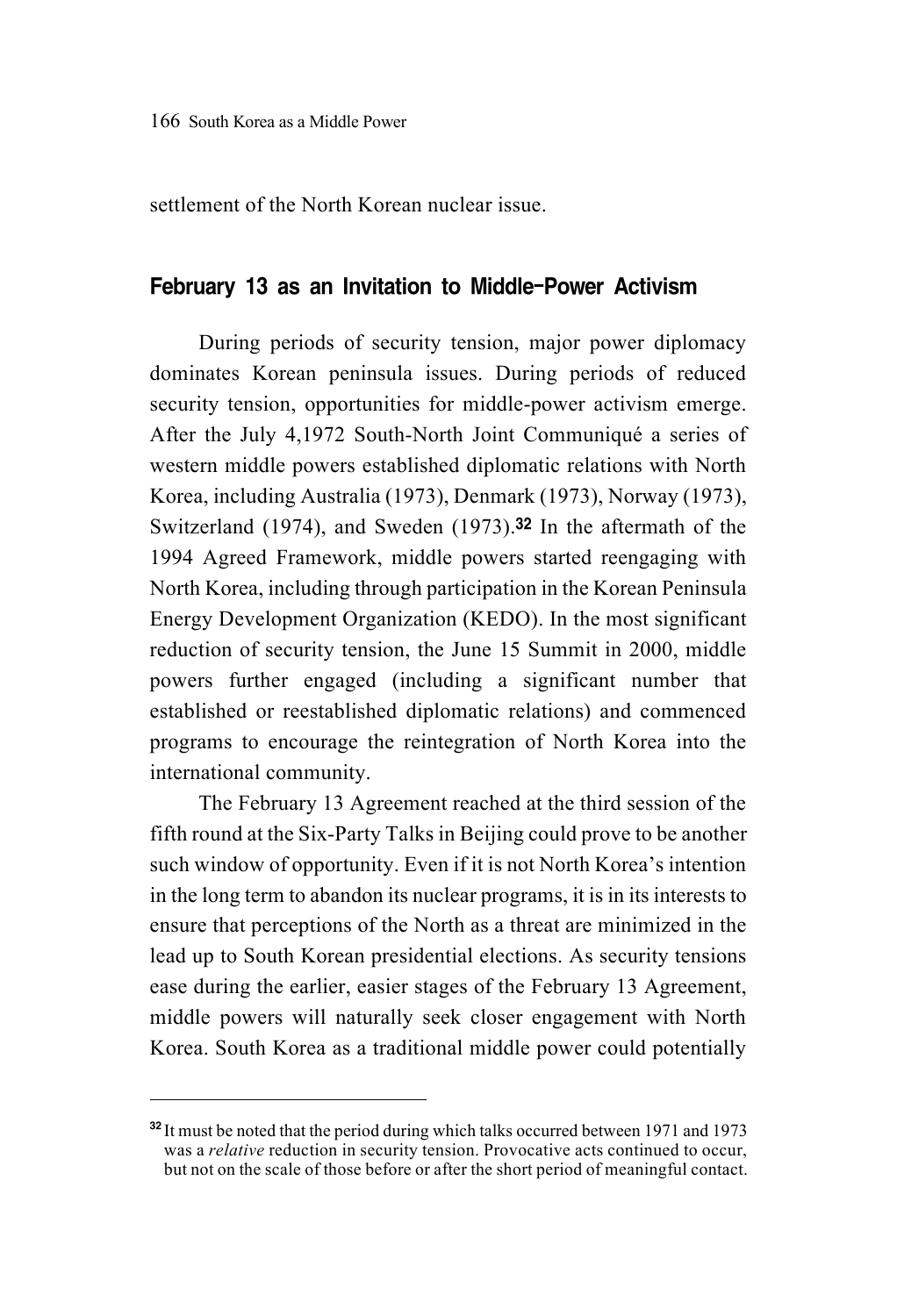coordinate middle-power reengagement with North Korea.

In determining South Korea's ability to utilize middle power diplomacy to further its interests on the Korean peninsula there are two aspects to be considered. First, what South Korea's interests are on the Korean peninsula and second, how these interests can be pursued.

As a traditional middle power, South Korea's primary interest is in the maintenance of the status quo. On the Korean peninsula, this essentially means the effective deterrence of North Korea, while at the same time, the maintenance of North Korea. As noted, traditional middle powers seek to "entrench and exacerbate existing inequalities" to their relative benefit.33 Accordingly, support of reform in the North or isolation and intimidation of the North will be tempered by the desire to ensure the existing status quo is maintained.

Traditional middle powers pursue their interests through compromise, coordination, and cooperation, which as noted are already the driving forces behind South Korea's policies with regard to the North. However, by dint of circumstance, South Korea's capacity to pursue policy aims through compromise, coordination, and cooperation have been restricted due to the heightened security threat on the peninsula. The February 13 Agreement, however, potentially removes these restrictions.

The February 13 Agreement calls for the shutdown, sealing, and eventual abandonment of the Yongbyon nuclear complex, and for this to be monitored and verified by the International Atomic Energy Agency (IAEA); further talks on North Korean nuclear programs; the commencement of diplomatic normalization talks between North Korea and Japan as well as between North Korea and the United States, including the removal of the designation of North Korea as a state sponsor of terrorism; and economic, energy, and humanitarian

<sup>33</sup> Jordaan, "The concept of a middle power in international relations," 2003, p. 167.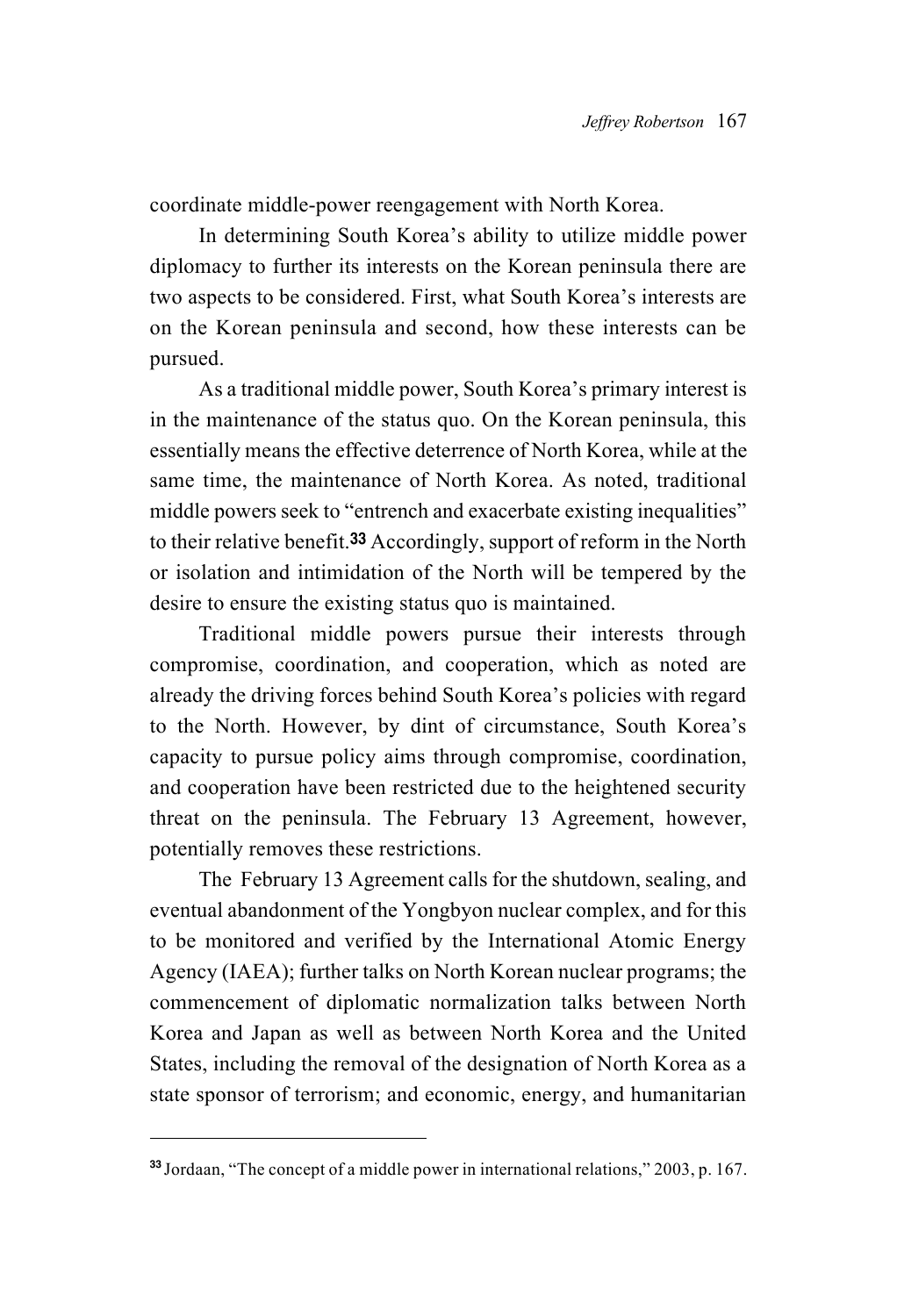assistance for North Korea, including an initial shipment of emergency energy assistance equivalent to 50,000 tons of heavy fuel oil within 60 days of the agreement.

The February 13 Agreement is only the end of the beginning to what has already been a long and drawn out diplomatic process.<sup>34</sup> Given the centrality of major power interests to the entire Six-Party Talks process, the resultant agreement can only be framed in terms of a middle power contribution to a major power initiative―in a traditional patron-client support role. The real test of South Korea's ability to utilize its newfound middle power strengths will be in the period of relative calm that could follow the February 13 Agreement.

## The Propensity for South Korean Middle-Power Activism

There are four interconnected conditions that are critical to efforts to capitalize on the opportunity for middle-power activism presented by the February 13 Agreement―timing, diplomatic capacity, creativity, and credibility. <sup>35</sup>

Firstly, timing must be such that the international community, and particularly potential coalition partners, recognizes the salience of the initiative. With regards to the Korean peninsula, timing plays a critical role. As noted above, periods of heightened tension, the role of middle powers is severely curtailed. Heightened tension reduces the capability of middle powers to play an active ameliorative role, instead placing them in a limited hegemonic support or client state role. As tension is reduced, middle powers can play a larger role.

As tensions were reduced on the Korean peninsula during the late 1990s, facilitated by the 1994 Agreed Framework and the

<sup>34</sup> See Jeffrey Robertson, "North Korea: Diplomatic efforts," *Research Note*, Parliament of Australia, August 14, 2006.

<sup>35</sup>Adapted from Evans and Grant, *Australia's Foreign Relations*, 1995, pp. 346-347.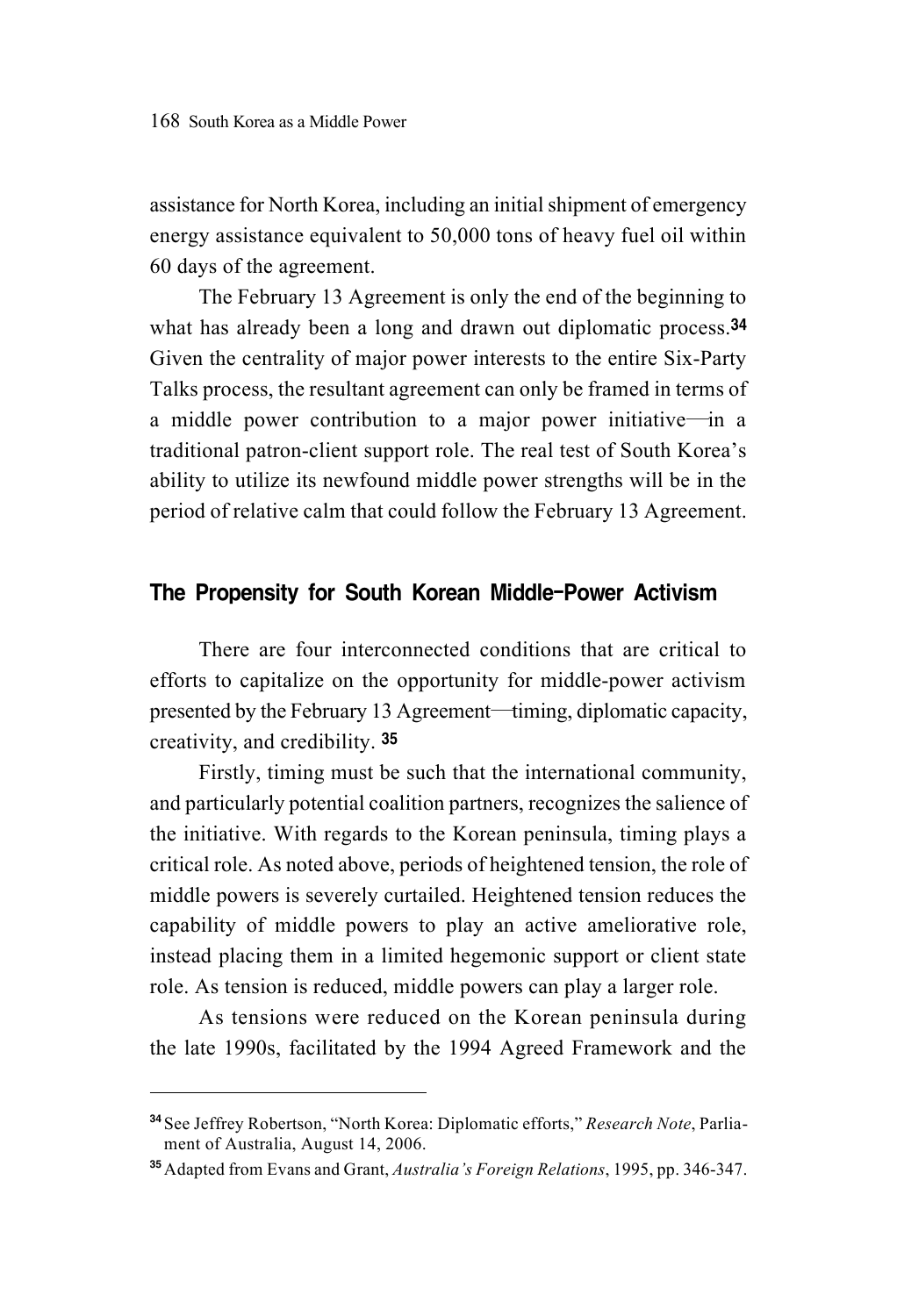September 1999 North Korean missile test moratorium, middle powers started to diversify their engagement with North Korea. This included initiatives outside of the 1994 Agreed Framework and its major-power dominated Korea Energy Development Organization (KEDO).

Whilst uncoordinated and limited in nature, middle-power diplomacy during this period raised hopes that reform was underway in North Korea. Unencumbered by the burden of security and political commitments, middle-power states were able to rapidly react, in diplomatic terms, to the change in circumstances. Throughout 1998 to 2002, a number of middle-power states established, or reestablished, diplomatic ties with North Korea, leading to a commensurate interest in the establishment of commercial ventures.36 Similarly, during this period a number of middle-power states initiated programs to encourage North Korean reintegration into the global community, including training programs for North Korean officials, people-topeople links, academic exchanges, high-level visits of parliamentarians, and cultural exchanges.

Already in the aftermath of the February 13 Agreement at the Six-Party Talks there are signs that other middle-power states are prepared to involve themselves in Korean peninsula affairs. The day after the February 13 Agreement was announced, Australian Foreign Minister Alexander Downer reiterated offers of Australian assistance to reward progress in the Six-Party Talks:

"I have stated on previous occasions Australia's willingness to support substantive progress in the Six-Party Talks process, including through provision of energy assistance, bilateral development assistance, and safeguards expertise."<sup>37</sup>

<sup>&</sup>lt;sup>36</sup> Bertil Lintner and Yoon Suh-Kyung, "Coming in from the cold," *Far Eastern Economic Review*, October 25, 2001.

<sup>37</sup>Alexander Downer, "North Korea: Progress in Six-Party Talks," *Press Release*, February 14, 2007.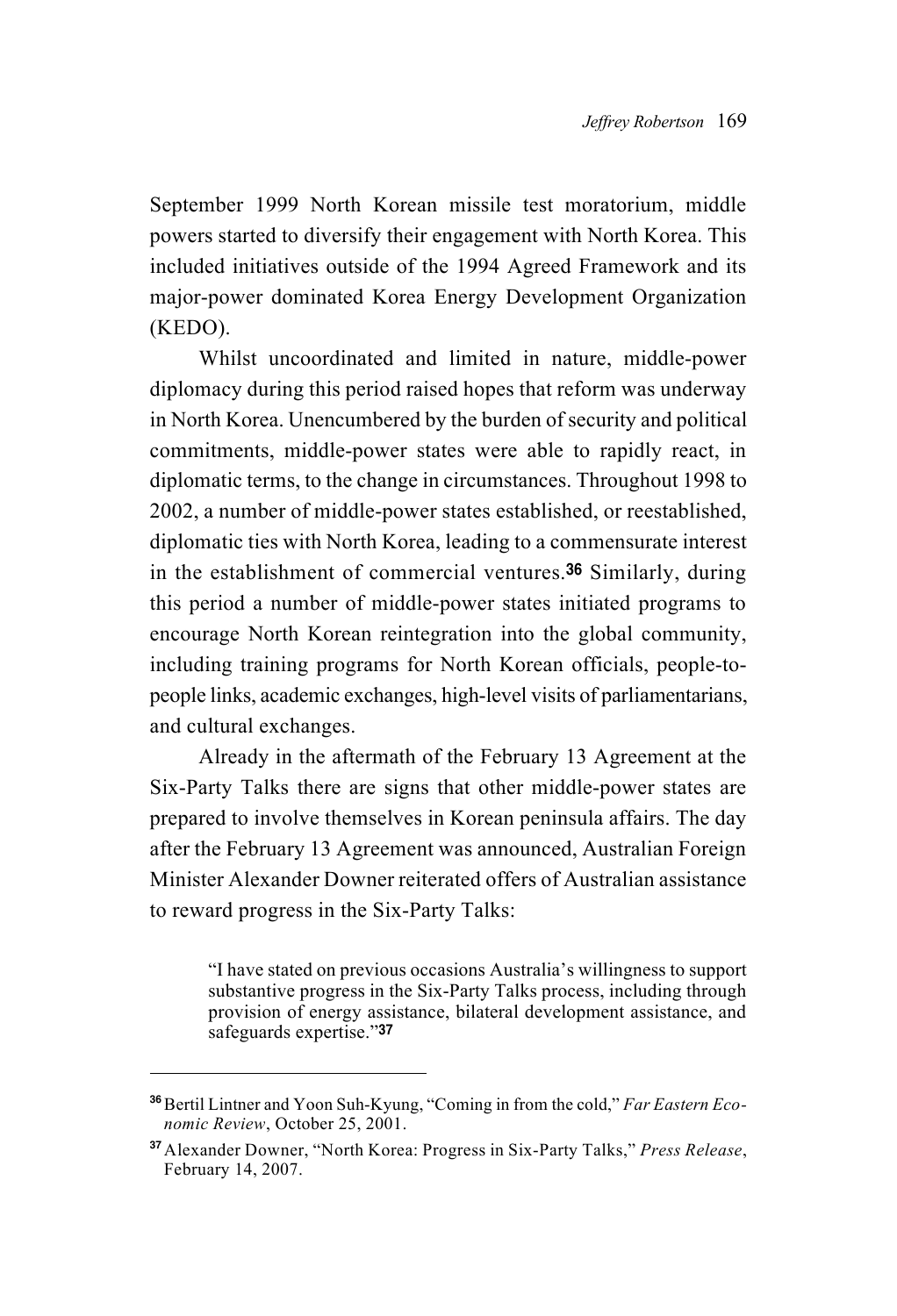Not long after, a six-member delegation from the Australian Department of Foreign Affairs and Trade (DFAT) visited Pyongyang, with leader of the delegation reported in the press as saying:

"We felt it was important to relay [to North Korea] that there are governments outside the participants in the Six-Party Talks who are willing to provide assistance should they meet their commitments."38

In the following weeks, similar statements could be heard across the majority middle-power states, with each offering their particular strengths―Australia in the form of energy assistance, Canada in the form of relations with the United States, New Zealand in the form of financial contributions, and France in the form of relations with the EU and humanitarian assistance. The weakness of these uncoordinated efforts is where South Korea's middle-power capacity will be most tested. A major task for South Korea will be coordinating these efforts to allow other middle-power states to play more than a hegemonic support role. Through coalition building South Korea could allow middle-power states to play a much larger role, reflecting South Korean, rather than major power aims.

The second condition critical to efforts to capitalize on the period of relative calm following the February 13 Agreement is that of diplomatic capacity. A middle-power state must have sufficient capacity to carry through the initiative both in terms of physical resources, such as diplomats in place and foreign ministry staffing, as well as capability and experience in coalition building.

Unarguably, South Korea's diplomatic capacity is already strained. South Korea currently faces several notable issues including difficult relations with the United States and Japan, a residual workload from previous work on East Asian regionalism, and a high

<sup>38</sup>Colleen Ryan, "Australian aid for Kim's compliance," *Australian Financial Review*, March 16, 2007.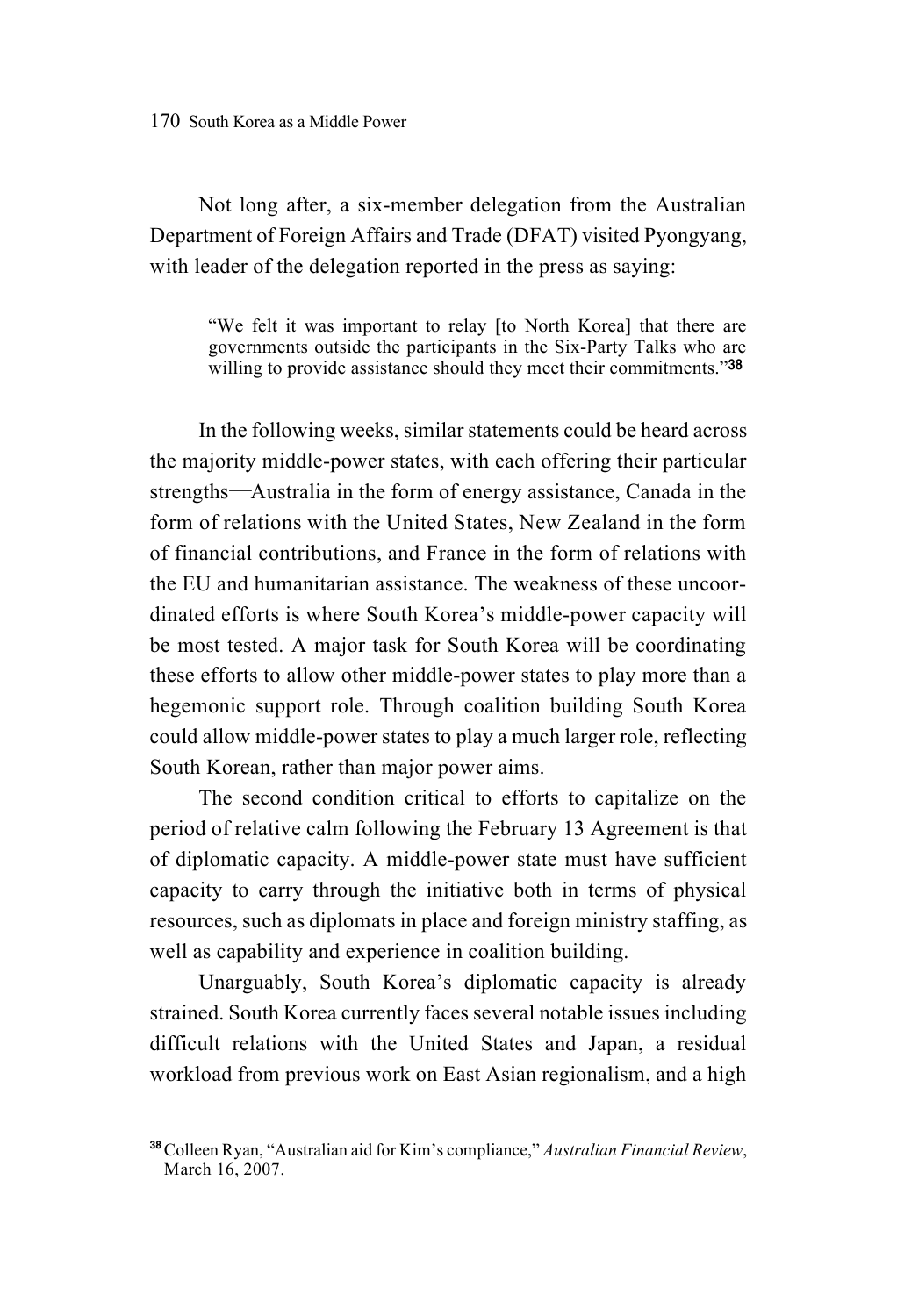volume of bilateral trade negotiations (which in an amalgamated ministry of trade and foreign affairs, such as in South Korea can place unexpected strain on resources previously dedicated to foreign affairs). Further, diplomatic expertise on North Korea is understandably engaged in the Six-Party Process, dealing with majorpower relations―and the issues that interest major powers. This strain on diplomatic capacity leaves little room for middle-power initiative on North Korean issues.

The third condition is a combination of creativity, intellectual imagination, and energy. Evans and Grant note that creativity, intellectual imagination, and energy are not the sole prerogatives of middle powers, but allow them to overcome limits in economic, political, and military power.39 Creativity, intellectual imagination, and energy are not qualities generally associated with the diplomatic service of any country. More often, conservatism, elitism, and stoicism come to mind. It could be argued that this would be a particular problem in South Korea, given the widely held perception that the Ministry of Foreign Affairs and Trade (MOFAT) remains wed to the conservative policies of close engagement with the United States. As noted by Byungki Kim of Korea University:

"...it is no accident that the Ministry of Foreign Affairs and Trade considers the maintenance of close and solid working relations with Washington as one of the most important cornerstones of its policy."40

However, South Korea has demonstrated an ability to utilize creativity, intellectual imagination, and energy in its promotion of East Asian regionalism. During the late 1990s the significant efforts

<sup>39</sup>Evans and Grant, *Australia's Foreign Relations*, 1995, p. 347.

<sup>40</sup>Kim Byungki, "The role of state institutions, organizational culture and policy perception in South Korea's international security policymaking process: 1998-Present," *International Journal of Korean Unification Studies*, Vol. 15, No. 1, 2006, p. 127.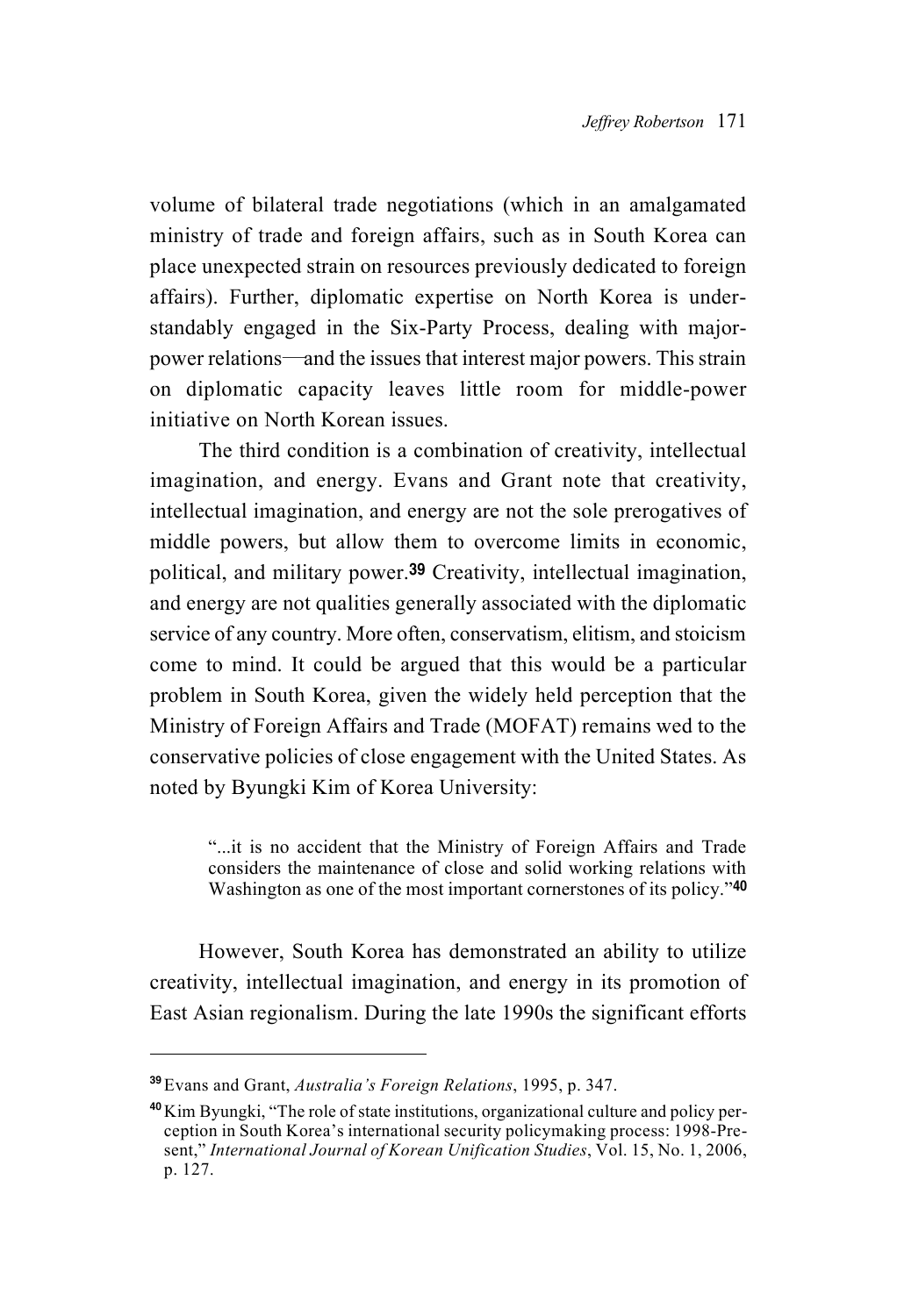put in by the Kim Dae Jung administration effectively positioned South Korea as the diplomatic instigator of key ASEAN Plus Three processes. The significant diplomatic groundwork, undertaken quite separate from United States influence, demonstrates a capacity to capitalize on the middle-power strengths of diplomatic energy, creativity, and agility to outmaneuver major powers.

The final and perhaps most important condition to be met is credibility. A middle-power state seeking to build a coalition of like-minded states must be perceived as credible. Essentially, this means that it must be perceived to be independent from major-power interests. The Sunshine Policy, despite the large body of criticism that has built up around it, has substantially increased South Korea's credibility as an independent actor in relation to security issues on the Korean peninsula.

Further, the domestic components of the Sunshine Policy have reinforced South Korea's credibility by removing what could be perceived as hypocritical elements in domestic policy. This includes more liberal enforcement of the National Security Law, reviews of pro-democracy campaigner convictions, and limits on the designation of North Korea as the "primary enemy" in national security and defense publications.

From a social psychology perspective there are additional conditions for effective middle-power diplomacy that are particularly relevant in the context of contemporary Korea. These include sequencing and information management.<sup>41</sup>

Potential coalition partners must be approached in a sequence that increases the likelihood that final target partners will be more likely to support the initiative. Effectively, a momentum must be carried forward to each new coalition partner that ultimately allows

<sup>41</sup> For a good account of coalition building essentials see Michael Watkins and Susan Rosegrant, "Sources of power in coalition building," *Negotiation Journal*, January 1996.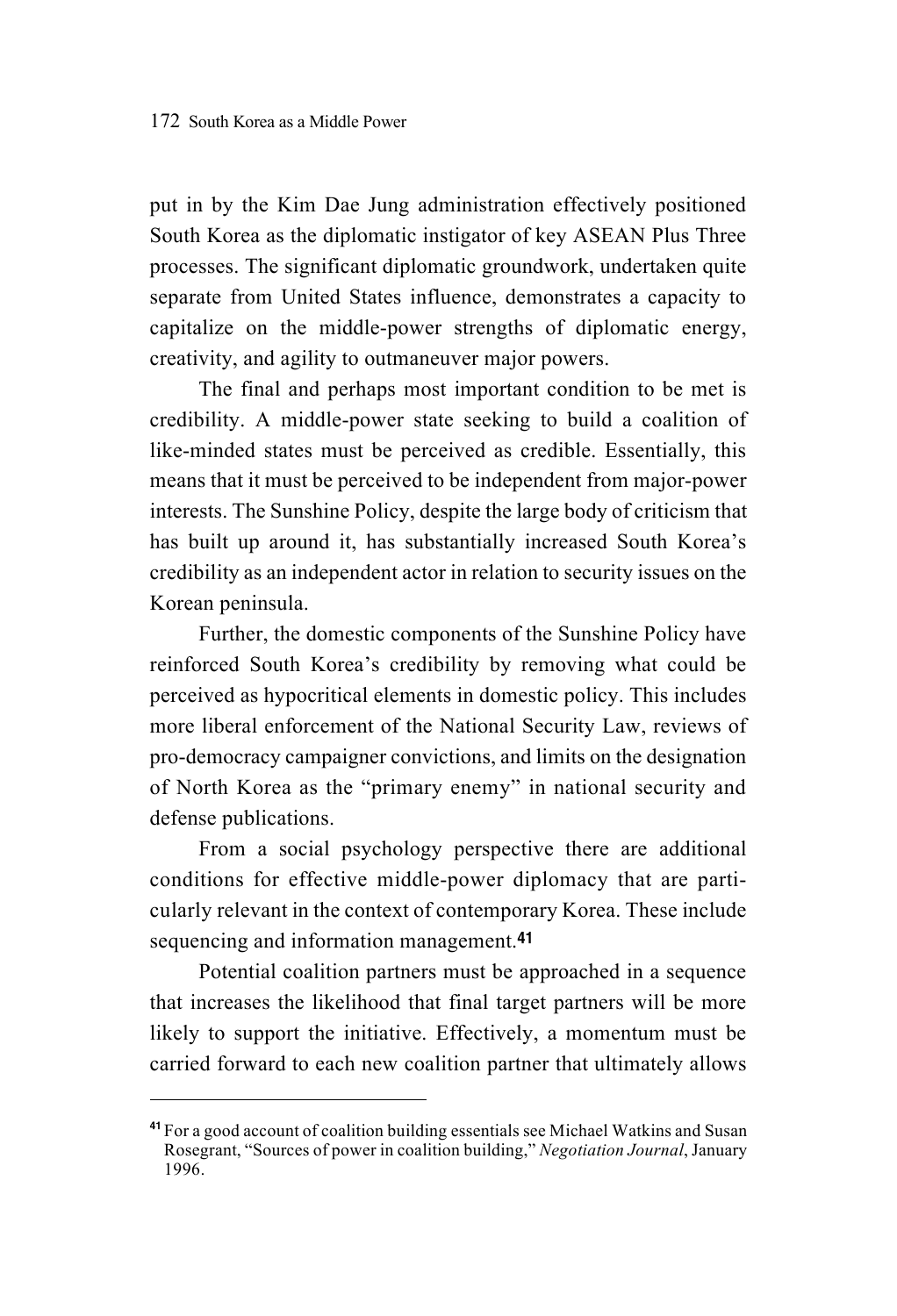the middle-power state to influence major-power decision making. The perfect example is the creation of APEC. Australia sought the assistance of regional elder statesmen, notably Indonesian President Suharto and President Kim Young Sam, in order to strengthen support for approaches to other regional states, ultimately carrying forward the idea to influence even major powers.<sup>42</sup>

As noted, there is already strong interest from certain middlepower states. Other influential states such as the Nordic countries and Canada have in the past demonstrated a willingness to support initiatives despite major-power opposition. Finally, other middle-power states, either less interested, such as South Africa or currently more prone to a strict hegemonic support role, such as Australia, can be approached prior to seeking to influence major-power policy.

Ultimately, middle powers require the assistance of a major power to ensure an initiative, particularly an ambitious one, is successful. Classic examples of middle-power diplomacy such as the creation of the Cairns Group, the Ottawa Mine Ban Treaty, and the Cambodian peace settlement required support, or at least tacit support, of a major power. With the United States, China, Russia, and Japan already pursuing national interest on the Korean peninsula in the framework of the Six-Party Talks, the natural major power to turn to would be the European Union. There are specific advantages of this approach. Firstly, the European Union has already stated its desire to play a greater role on the peninsula, and secondly, with the support of Nordic middle-power influence, gaining acceptance of the initiative may not prove overly difficult.

In terms of information, South Korea already has an advantage. In comparison to other powers with access to information sources on the peninsula it is perceived as both unbiased and credible. China,

<sup>42</sup> Paul Keating, *Engagement: Australia faces the Asia-Pacific* (Melbourne: MacMillan Press, 2000), p. 87.